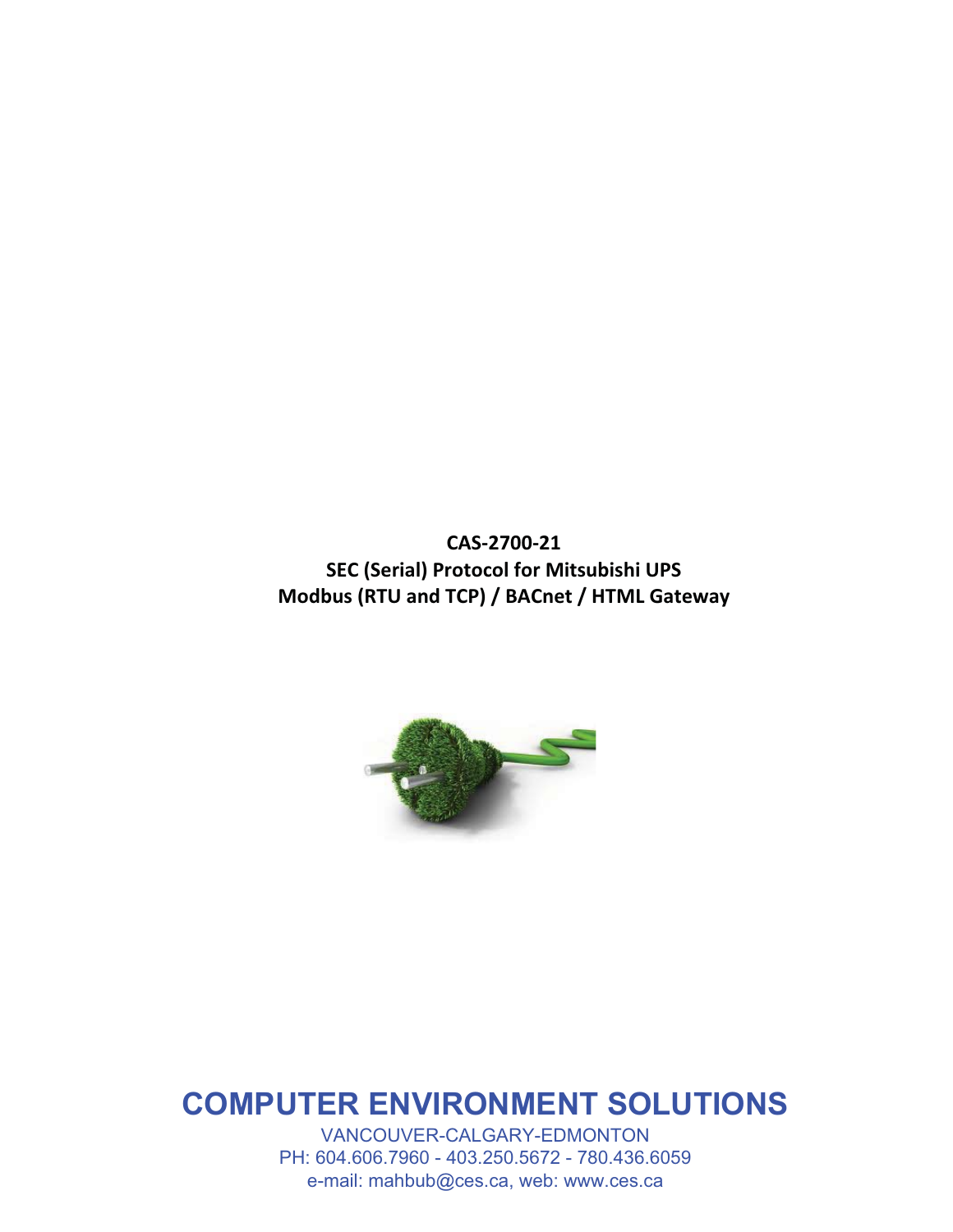# **TABLE OF CONTENTS**

| 1.                                                                                                   |  |
|------------------------------------------------------------------------------------------------------|--|
| 2.<br>2.1.<br>2.2.<br>2.2.1.<br>2.2.2.<br>2.3.<br>3.<br>3.1.<br>3.2.<br>3.3.<br>3.4.<br>3.5.<br>3.6. |  |
| 3.7.                                                                                                 |  |
| 4.                                                                                                   |  |
| 5.<br>5.1.<br>5.2.<br>5.3.<br>5.4.                                                                   |  |
| 6.                                                                                                   |  |
| 6.1.<br>6.2.<br>6.3.<br>6.4.                                                                         |  |
| 7.                                                                                                   |  |
| 7.1.<br>7.2.<br>7.3.<br>7.4.<br>7.5.<br>7.6.<br>7.7.<br>7.8.                                         |  |
| 8.                                                                                                   |  |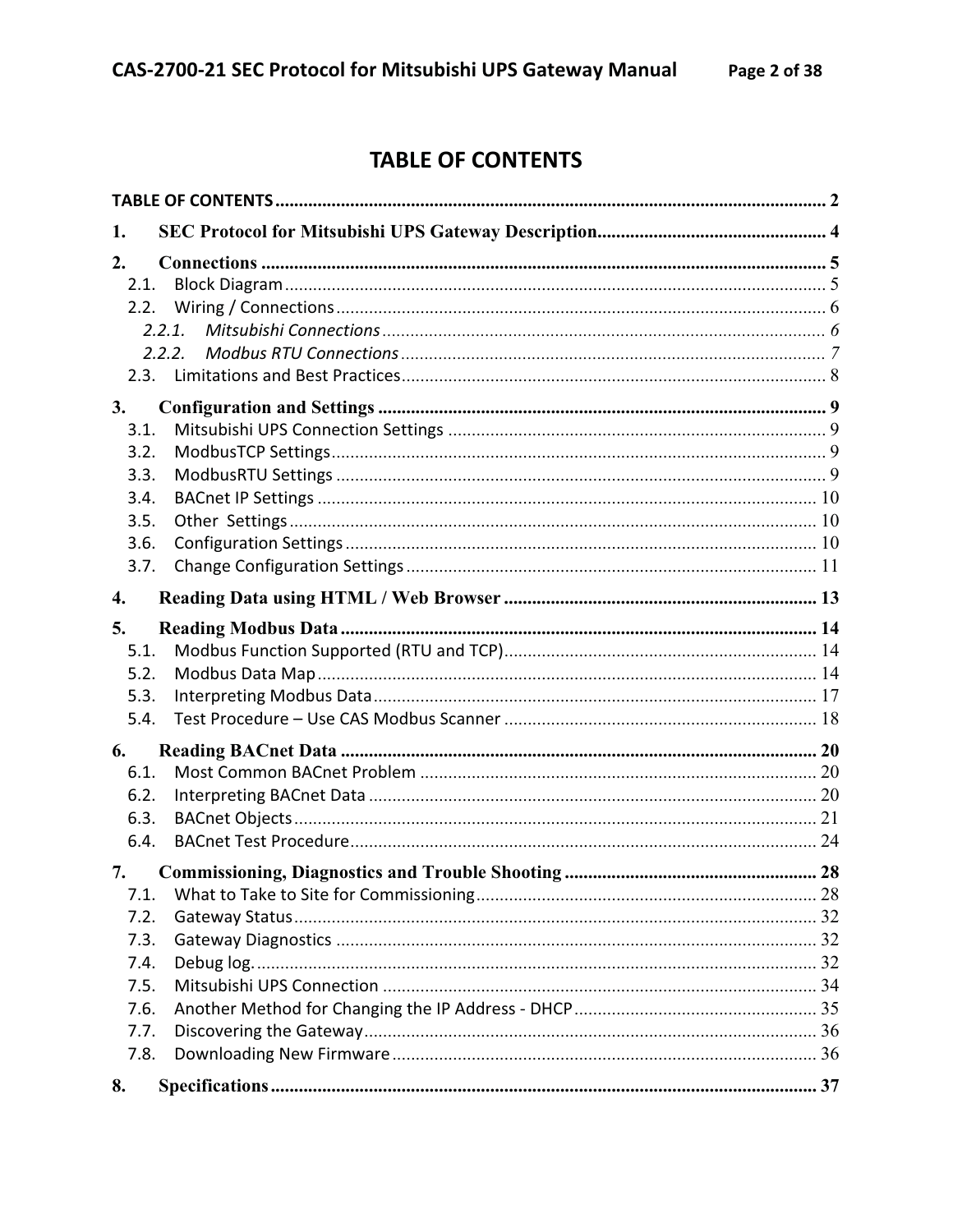**Blank-Page**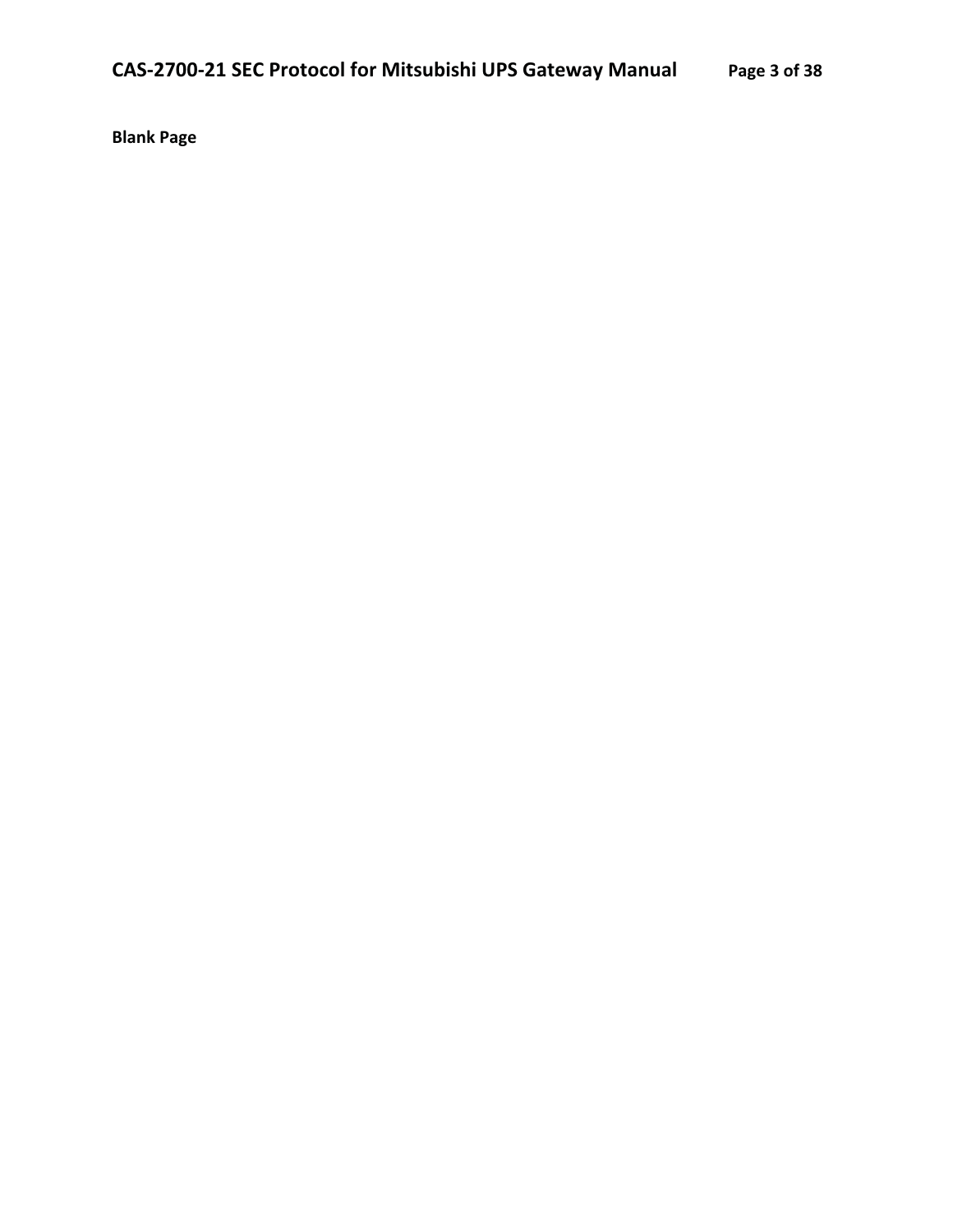## **1. SEC Protocol for Mitsubishi UPS Gateway Description**

The SEC protocol can be used to connect to suitably enabled UPS's manufactured by Mitsubshi. This is a serial protocol using RS232. The protocol is nodeless, so only one UPS can be connected to port of the gateway.

The Gateway connects to the UPS, reads data and stores it internally. When a remote system requests data, this data is served in a form that is appropriate to the requesting protocol. In the event that the connection to the UPS controller is lost, or data cannot be read, the gateway can signal this to the remote data client.

The gateway requires minimal configuration and can be considered a plug and play component of a system, in that it is ready to operate out of the box with the default configuration.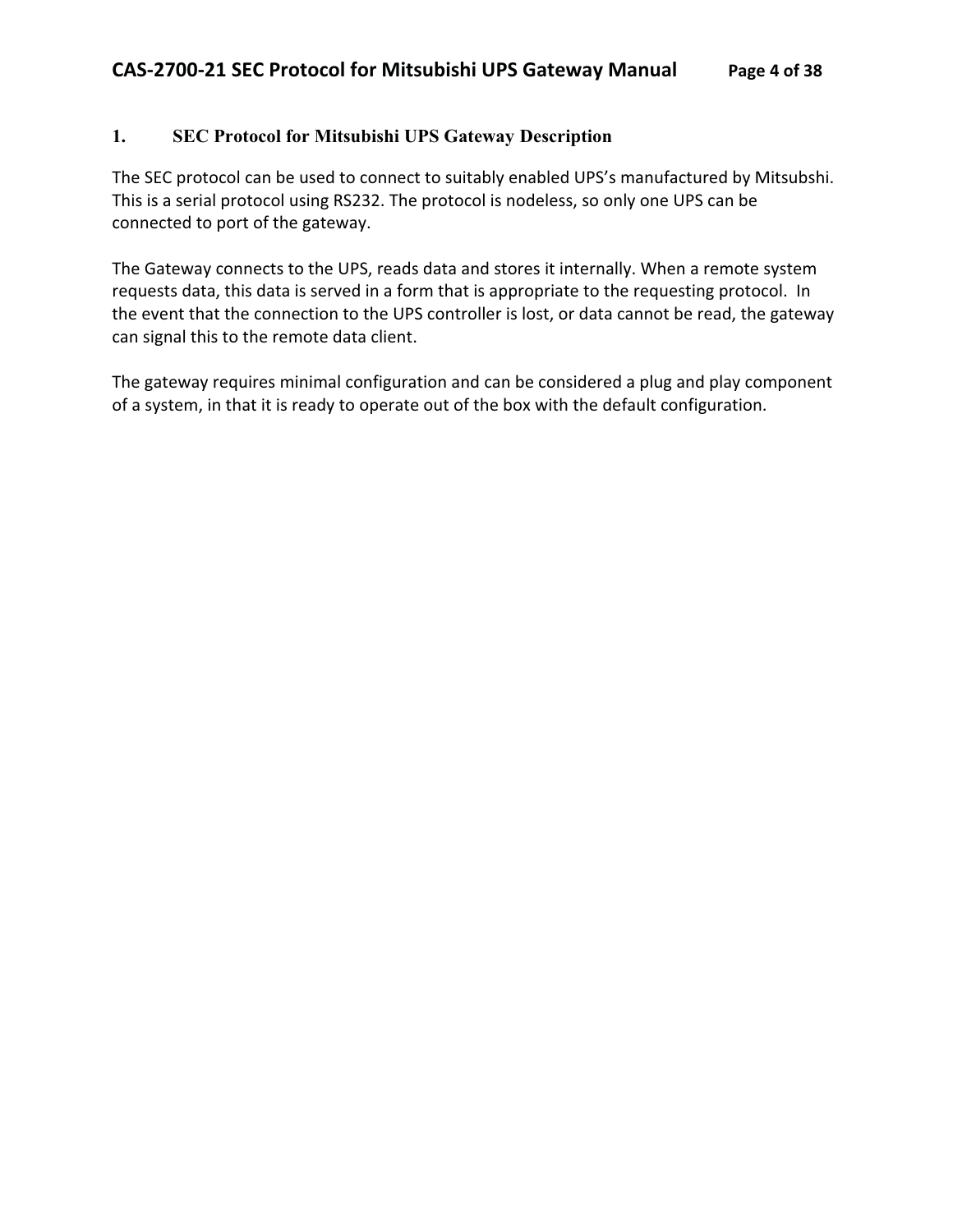#### **2. Connections**

#### **2.1. Block-Diagram-**

**Monitor and Control UPS's that support SEC protocol using BACnet, Modbus or Web**

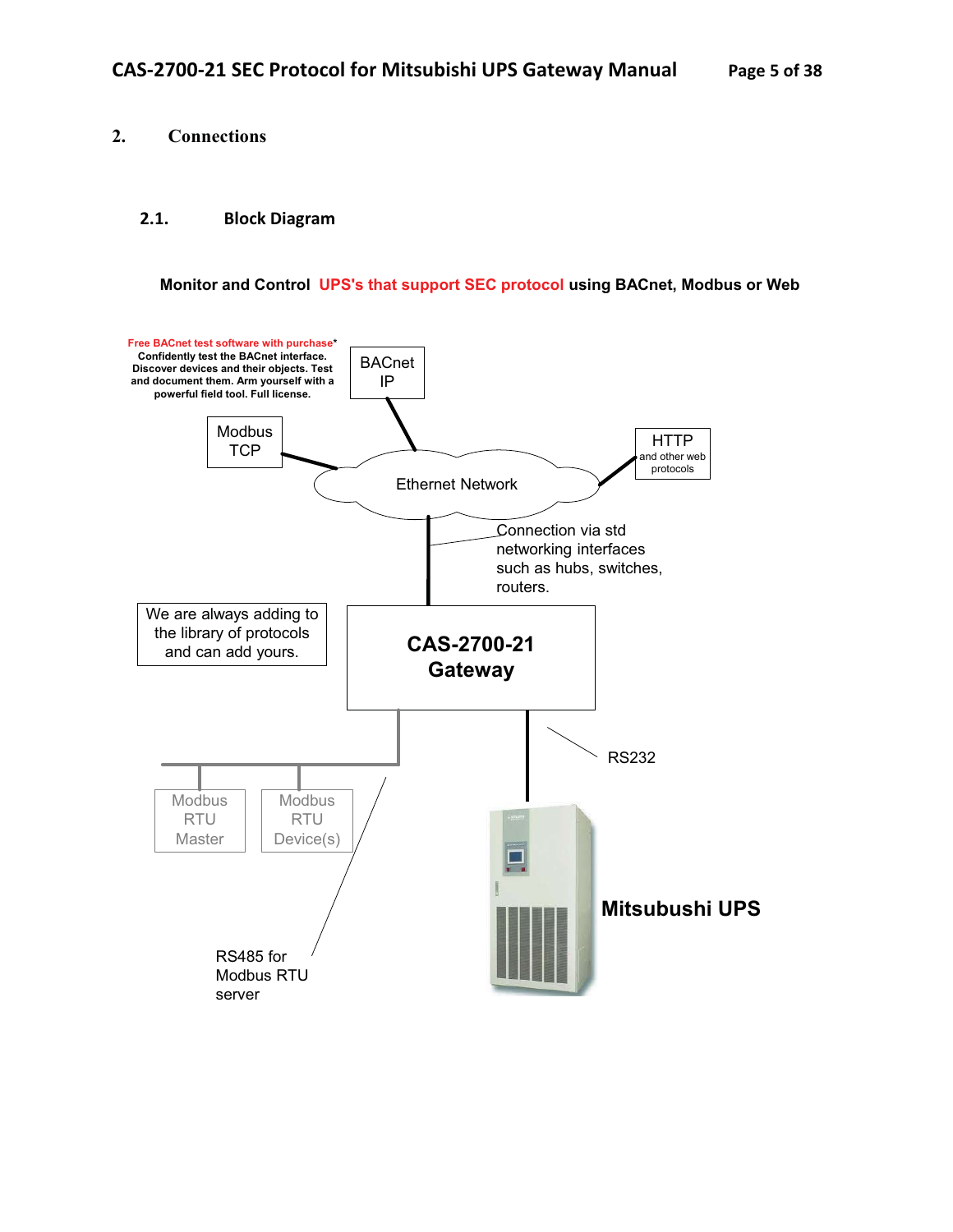#### **2.2.** Wiring / Connections

#### **2.2.1.** Mitsubishi Connections

A Null Modem cable is suitable.



Gateway (Port 1)

9 Pin Female



**UPS Device** 

9 Pin Female



Required connections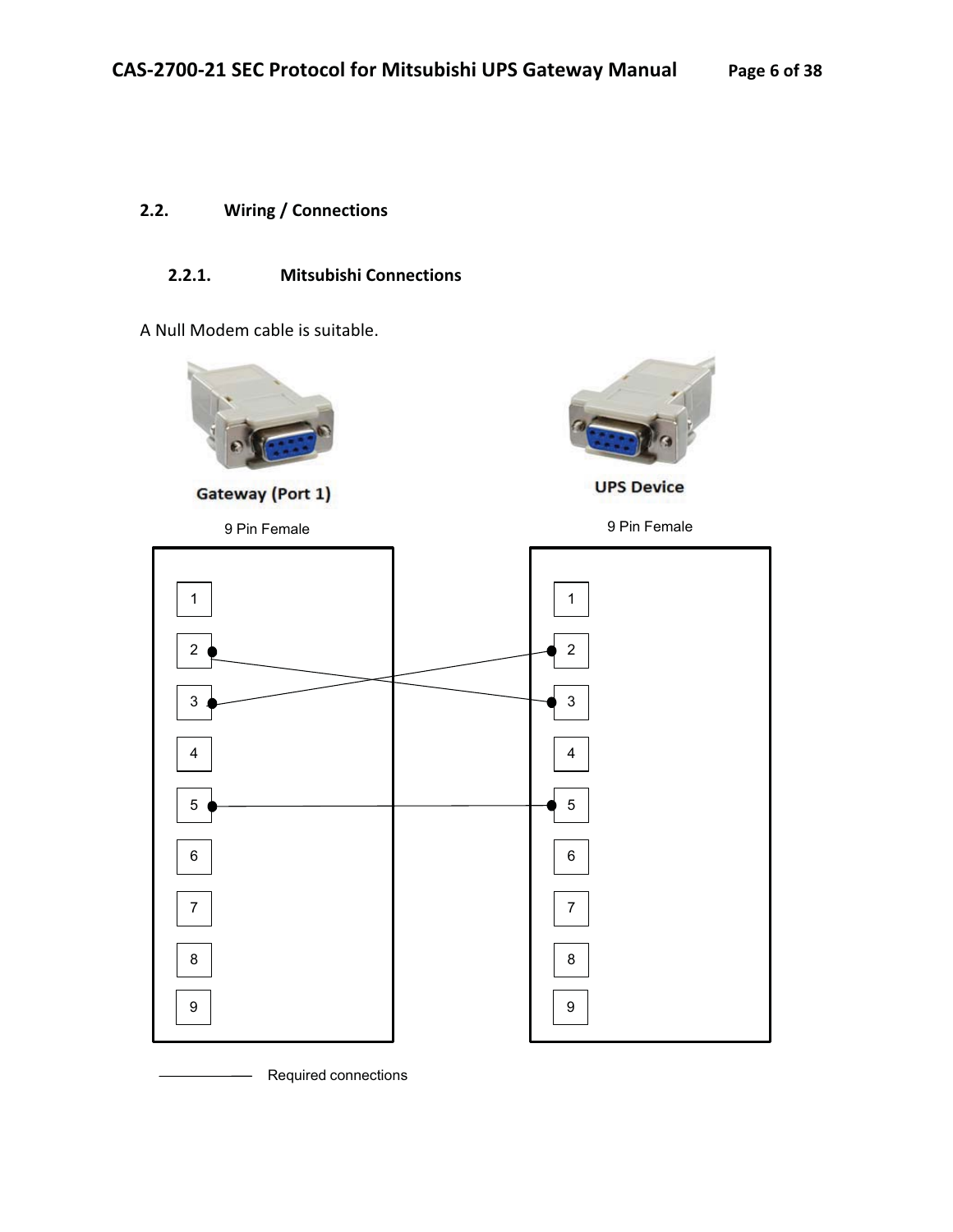### **2.2.2.** Modbus RTU Connections

|  | Port 0 - RS485 Mode Terminals |
|--|-------------------------------|
|  |                               |

| DB9 - Terminal 1 jumper to 3 | RS485 - Positive   |
|------------------------------|--------------------|
| DB9 - Terminal 2 jumper to 4 | $RS485 - Negative$ |
| DB9 – Terminal 5             | RS485 - Common     |
| Jumper 7 to 8                |                    |
| Jumper 6 to 9                |                    |

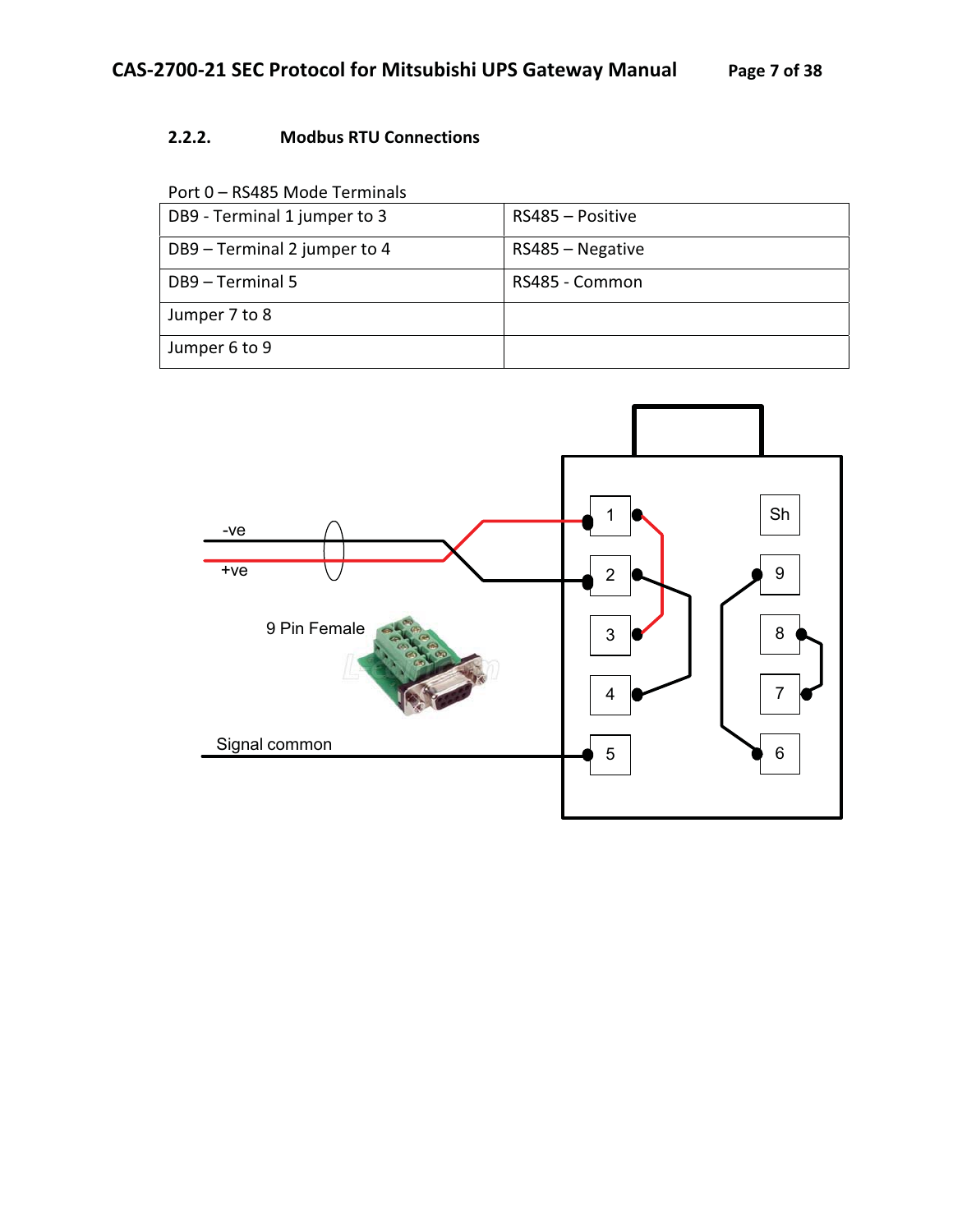#### **2.3.** Limitations and Best Practices

#### **Maximum Number of UPS devices per Gateway**

Only 1 Mitsubishi UPS device can be connected to a single gateway. This is a limitation of RS232 and of the SEC protocol.

#### **RS232-Best-Practices-**

We recommend a maximum of 30ft for the RS232 cable. A well made cable in a clean environment can easily run to 100ft and provide satisfactory performance.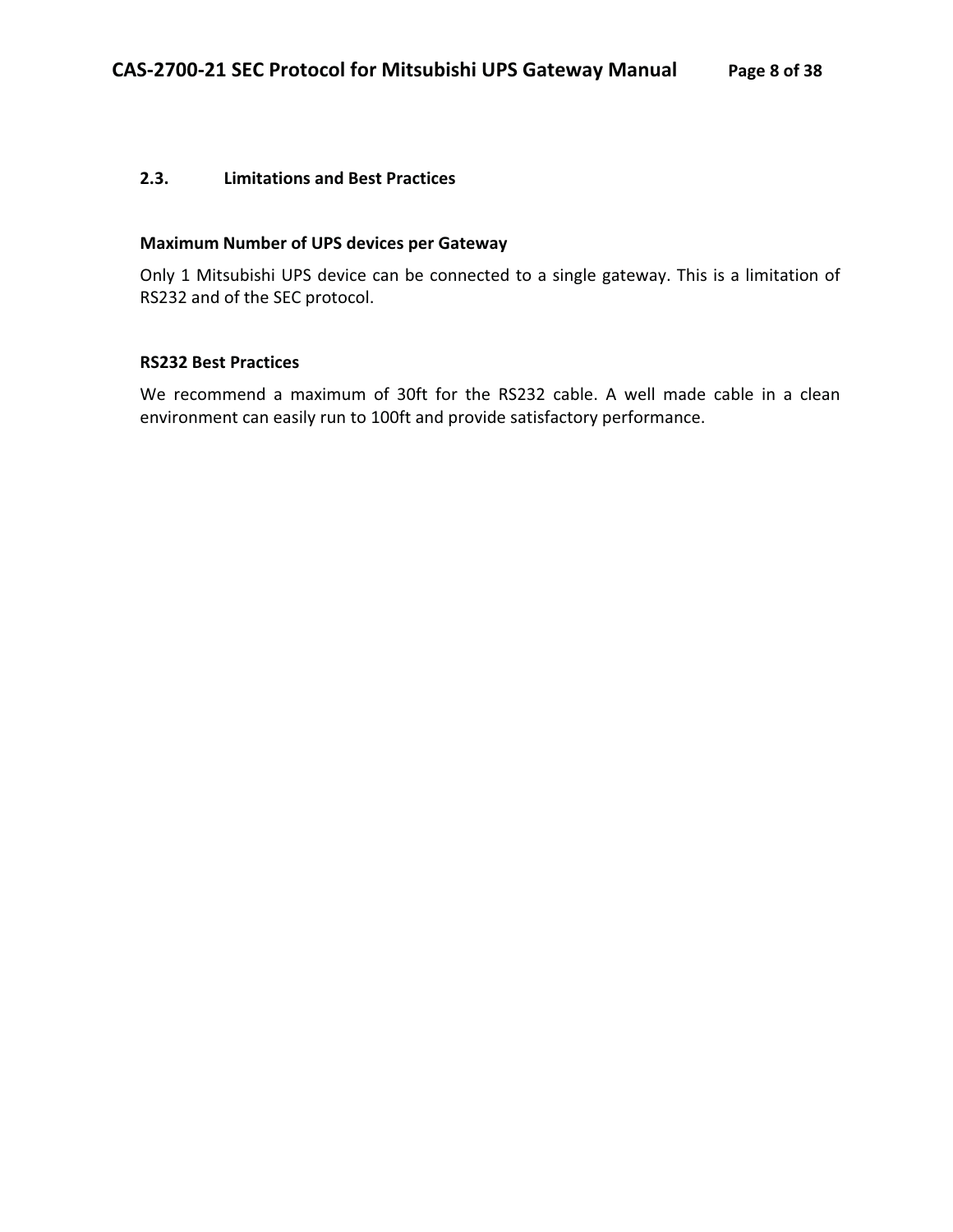### **3. Configuration and Settings**

#### **3.1.** Mitsubishi UPS Connection Settings

The baud rate is a configurable setting for the Mitsubishi UPS device.

Baud Rate = 1200, 2400, 4800, 9600, 19200

Default Baud Rate = 9600

These settings are hard coded since they cannot be changed in the Mitsubishi UPS device.

Parity = None Data Bits = 8 Stop Bits  $= 1$ 

### **3.2.** ModbusTCP Settings

To connect using ModbusTCP you need to know the IP address of the gateway and the Modbus 'Station' number (also known as 'Device Address' or 'Node ID')

Modbus Station Number = 1 (This parameter is configurable).

Review section 7.6 Another Method for Changing the IP Address - DHCP to see the default IP Address settings and how to change them.

#### **3.3.** ModbusRTU Settings

To connect using ModbusRTU you need to set the connection correctly and the Modbus 'Station' number (also known as 'Device Address' or 'Node ID')

Modbus Station Number = 1 (This parameter is configurable – shared with ModusTCP).

Connection Settings: 9600 (or 19200) Baud, 8 Data Bits, 1 Stop Bit, No Parity. The Baud Rate is configurable. The device is a ModbusRTU slave.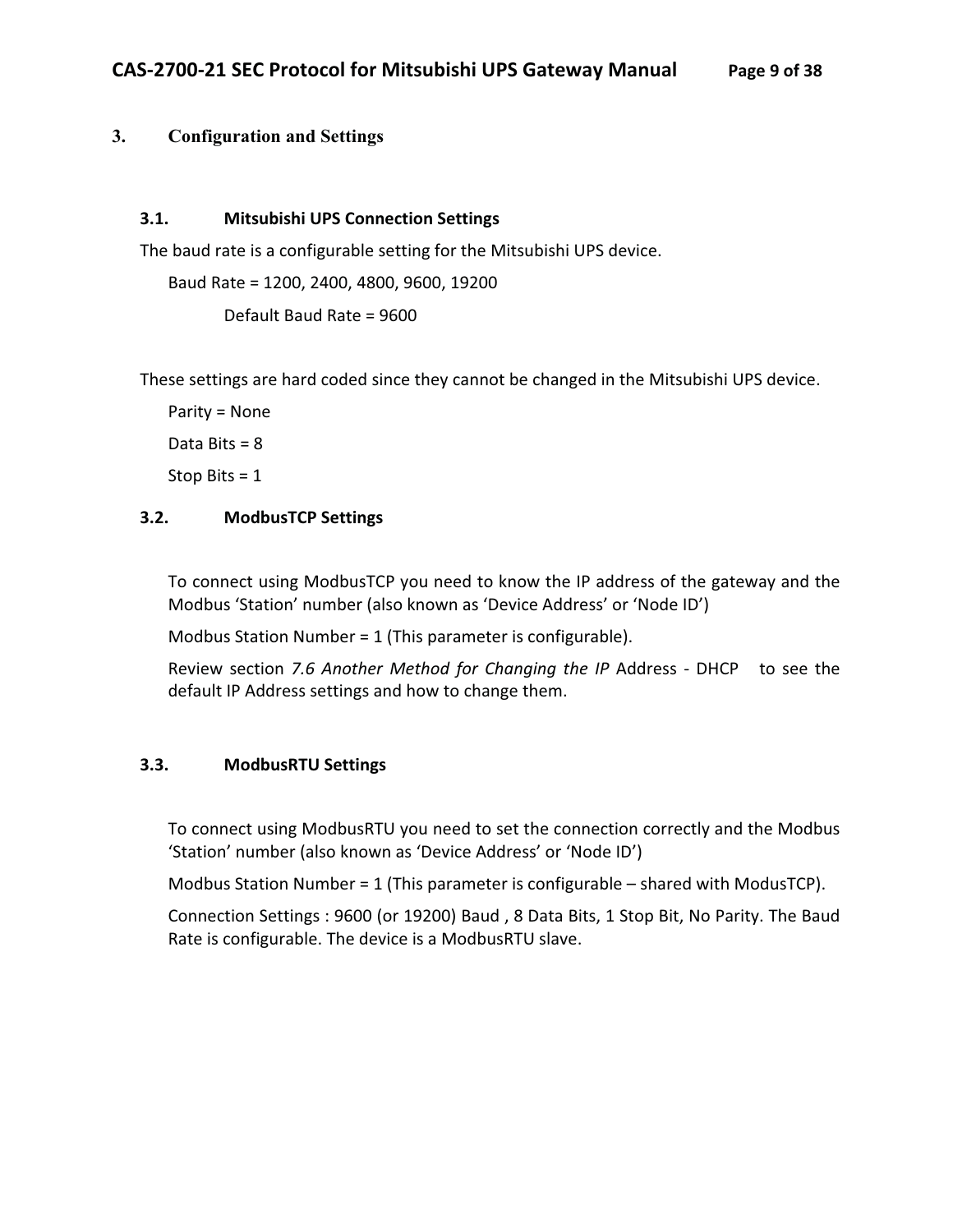### **3.4.** BACnet IP Settings

BACnet supports discovery. Thus any BACnet tool will discover the gateway and report its properties. Each gateway must be allocated a unique device instance number and thus this is a configurable setting.

The Default BACnet Settings are

Device Instance Number = 389001 (This parameter is configurable)

It is important to note that BACnet messages cannot pass from one subnet to another without a BACnet technology called BBMD installed. The easiest installation and the best way to avoid this complication is to set the gateway's IP address so that it is on the same subnet as the BACnet data client (usually the BAS / Scada system).

Review section 7.6 Another Method for Changing the IP Address - DHCP to see the default IP Address settings and how to change them.

### 3.5. Other Settings

Timeout:

If the gateway loses it connection to the controller it will mark the data as unreliable after some time has passed. The same is true if one particular data item cannot be read - that data item will be marked as unrealizable. This will affect how remote Modbus or BACnet clients will see the data.

Timeout = 120 seconds (Default)

This setting can be changed.

## **3.6.** Configuration Settings

Use a Browser and browse to the IP address of the Gateway. For example: http://192.168.1.113/bin/mitsubishiups.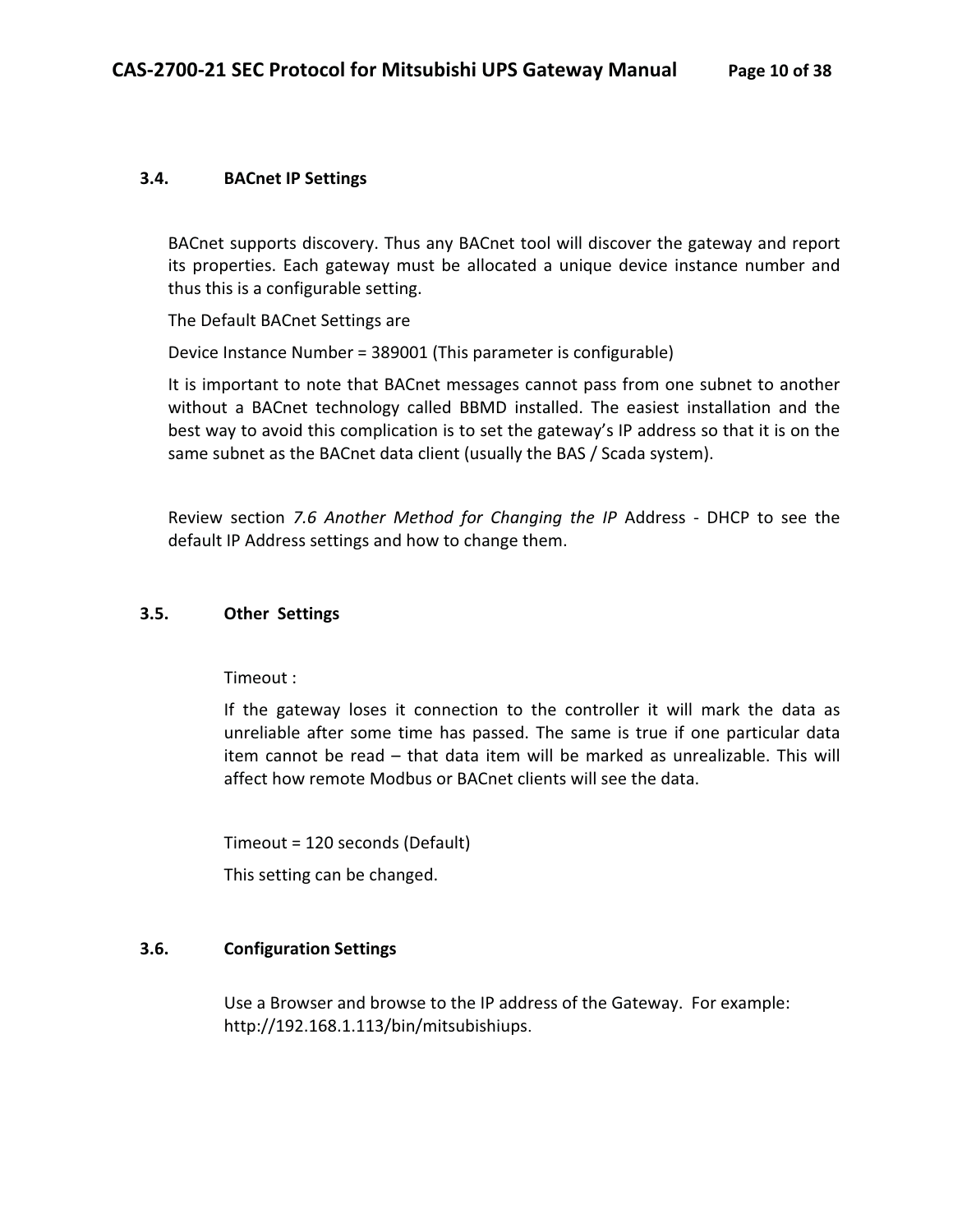#### **3.7.** Change Configuration Settings

Use a Web Browser and type the following into the address bar:

http://192.168.1.113/ bin/mitsubishiups

IP Address of your unit.

# **Mitsubishi UPS Configuration**

**BACnet Server** 

| Port ( | Device $ID(?)$ |
|--------|----------------|
| 47808  | 389001         |

**Modbus Slave** 

| <b>RTU Baud Rate (?)</b> | Device $ID(?)$ | $TCP$ Port $(?)$ |
|--------------------------|----------------|------------------|
| $9600 -$                 |                | 502              |

**Mitsubishi UPS Device** 

| Device Type (?) Baud Rate (?) |                          |  |
|-------------------------------|--------------------------|--|
| 7011A (1000 VA)               | $\bullet$ 9600 $\bullet$ |  |

**Mitsubishi UPS Settings** 

| $-10$           | Default Value (?)                     |
|-----------------|---------------------------------------|
| 10 <sup>1</sup> | Scan Interval (in seconds) (?)        |
|                 | 3 Timeout Time (in seconds) (?)       |
|                 | Number of Retries after a Timeout (?) |
|                 | Time between Retries (in seconds) (?) |

#### Mitsubishi UPS Status

|                         | 7 Battery Status (ST1)     |
|-------------------------|----------------------------|
| $\overline{\mathbf{v}}$ | Input Status (ST2)         |
|                         | V Output Status (ST3)      |
| $\overline{\mathbf{v}}$ | <b>Bypass Status (ST4)</b> |
|                         | 7 Alarm Status (ST5)       |
|                         | Nominal Values (NOM)       |

Save Configuration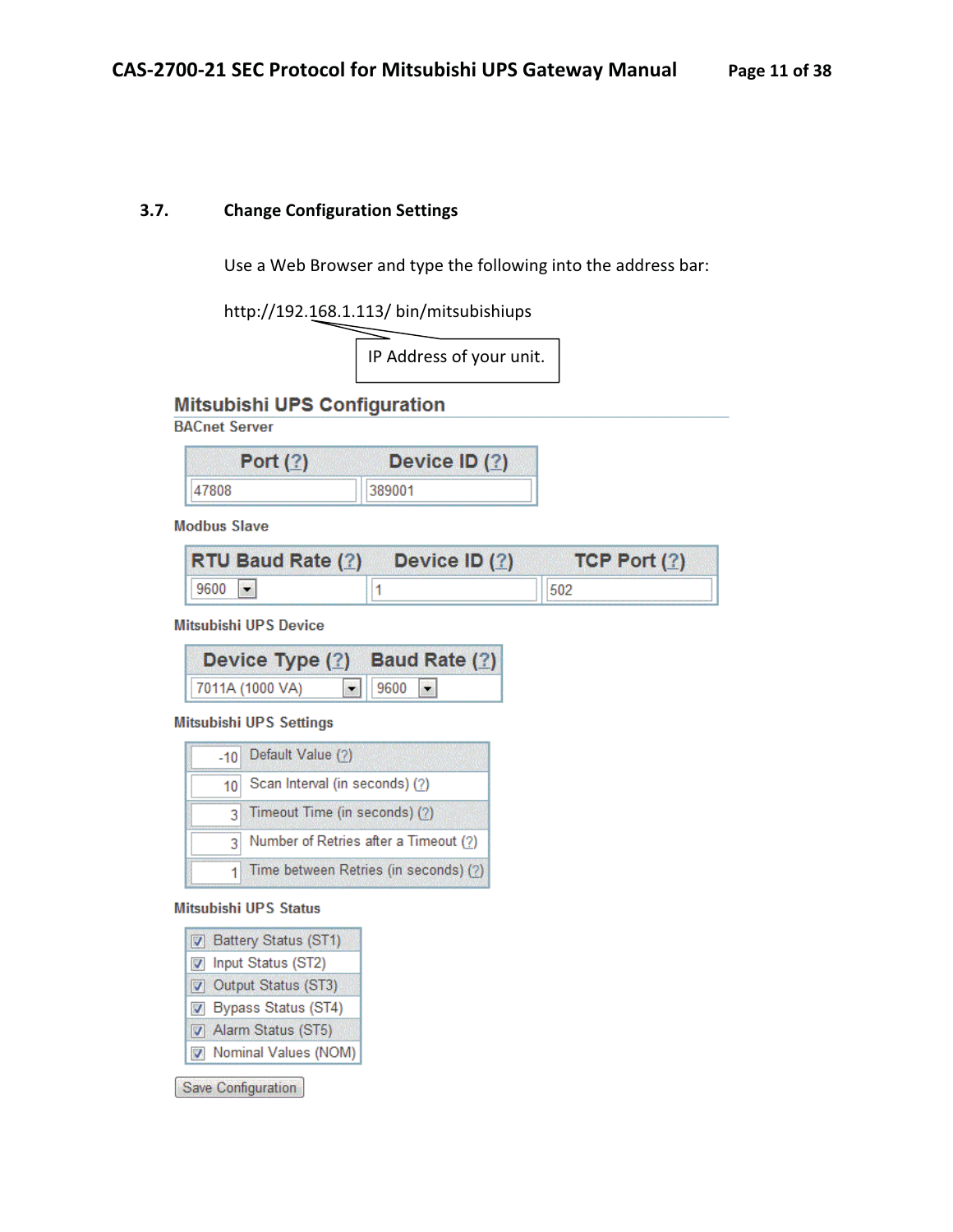Change the Settings and click Submit to save them. To cancel changes simply close the page without submitting.

The Modbus Station ID is shared between ModbusRTU and ModbusTCP

Note on IP Addresses: Another method is provided to change the Netmask and Gateway address.



Changes do not take effect until the device restarts. Use the Reset button the web page or recycle the power.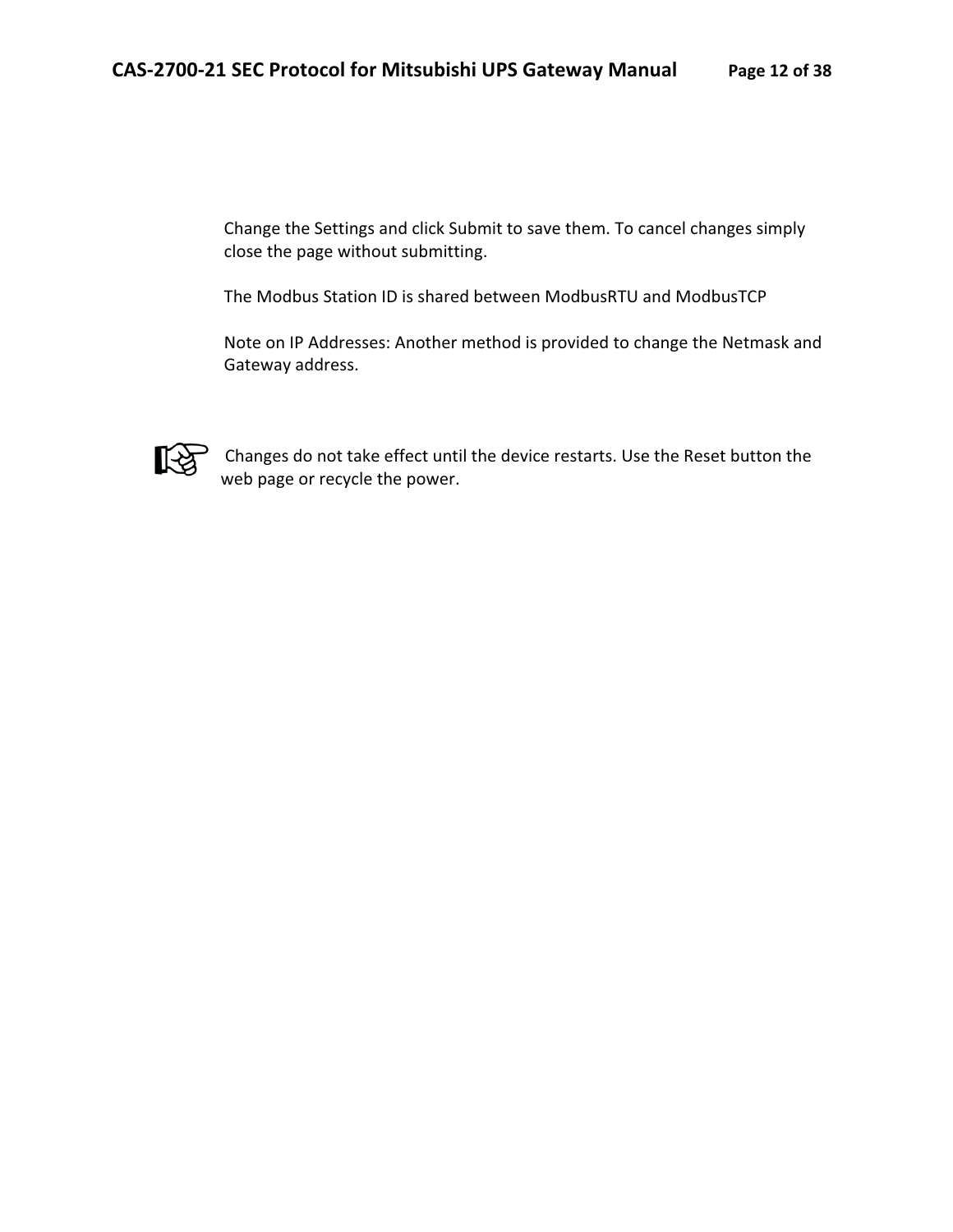# **4. Reading Data using HTML / Web Browser**

Use a Web Browser to browse to this page.

http://192.168.1.113/status



# You are presented with a screen similar to this one. (Age is explained in the section 'Gateway Status' of this manual)

# **Report: Current Status**

The following table lists what values are stored in each Modbus Address register.

If the valued that is stored is the default value, it means that either the device does not have that parameter available, or it is undefined.

The table also contains the current data and its units from the device and the age of the data.

| Legend     | <b>Description</b>              |
|------------|---------------------------------|
| Grev       | Parameter unavailable on device |
| <b>Red</b> | Data is too old, unreliable     |

Note: Gaps may appear in the Modbus addressing if not all status groups were selected.

| <b>Modbus</b><br><b>Address</b> | <b>Description</b>       | Data         |                    | <b>Units Value</b> | Data<br>Age  | <b>Notes</b>                                               |
|---------------------------------|--------------------------|--------------|--------------------|--------------------|--------------|------------------------------------------------------------|
| 40001                           | <b>Battery Condition</b> | 0            | see<br>notes       | 0                  | 0            | $0 = Good$ , 1 = Weak, 2 = Replace                         |
| 40002                           | <b>Battery Status</b>    | $\mathbf{0}$ | see<br>notes       | 0                  | $\mathbf{0}$ | $0 =$ Battery OK, 1 = Battery Low, 2 = Battery Depleted    |
| 40003                           | Battery Charge           | 0            | see<br>notes       | 0                  | 0            | $0$ = Floating, 1 = Charging, 2 = Resting, 3 = Discharging |
| 40004                           | Seconds On<br>Battery    | $\theta$     | $seconds \sqrt{0}$ |                    | $\mathbf{0}$ |                                                            |
| 40005                           | <b>Estimated Minutes</b> | 461          | minutes            | 461                | 0            |                                                            |
| 40006                           | <b>Estimated Charge</b>  | $-10$        | see<br>notes       | $-10$              | $\mathbf{0}$ | value is a percentage                                      |
| 40007                           | <b>Battery Voltage</b>   | 272          | 0.1 volts 27.2     |                    | 0            |                                                            |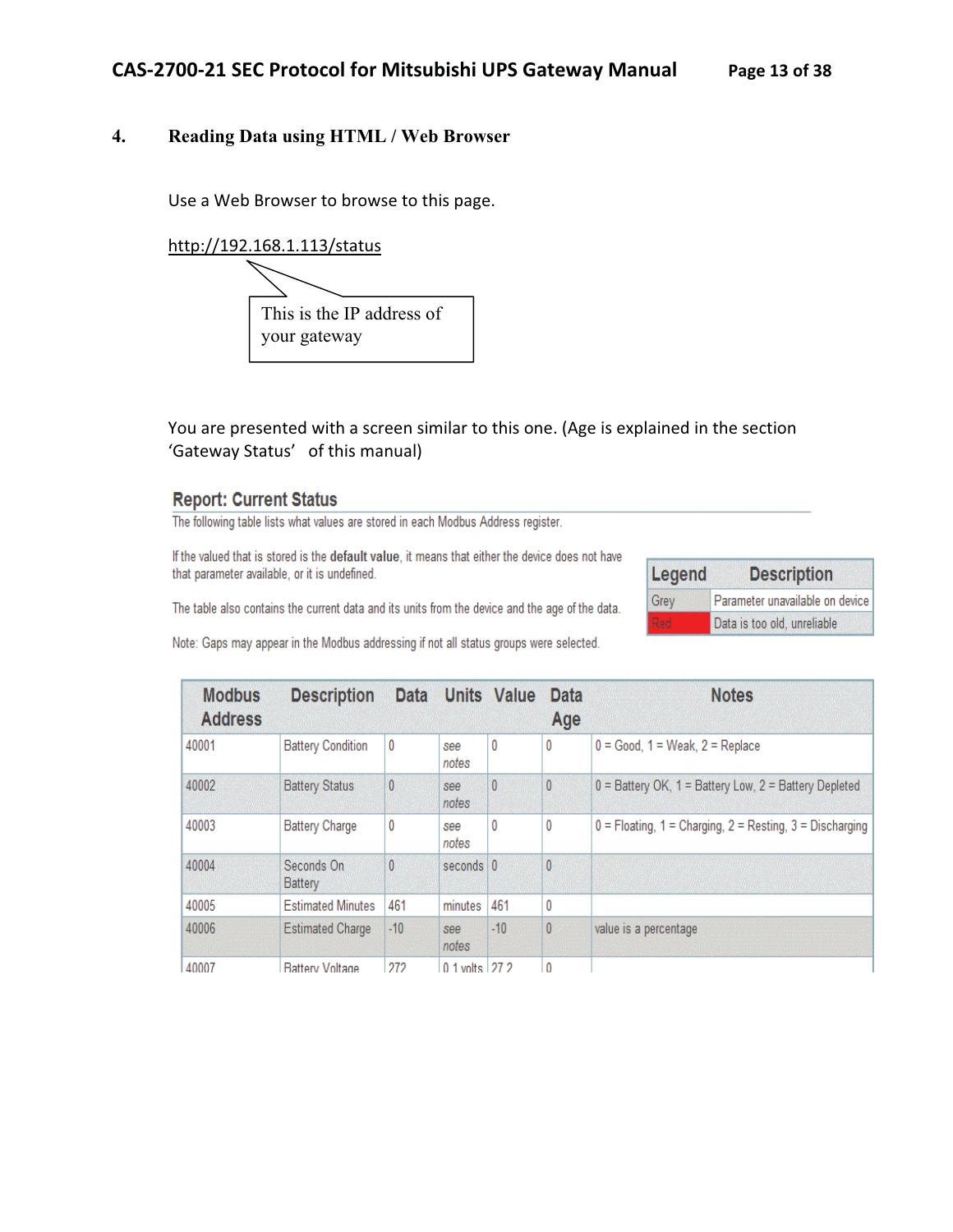#### **5. Reading Modbus Data**

Need to know more about Modbus ? Read this guide. http://www.chipkin.com/september-2010-newsletter

#### **5.1.** Modbus Function Supported (RTU and TCP)

The Gateway supports functions 1, 2, 3, and 4. Most masters should be configured to use function 3 (Read Holding Registers). However it will respond to polls that use the other functions with offset equal to zero. You can read this data as 3xxxx, 1xxxx, 0xxxx or 4xxxx data.

#### 5.2. Modbus Data Map

| <b>Modbus</b>  |                            | <b>Engineering</b> |
|----------------|----------------------------|--------------------|
| <b>Holding</b> |                            |                    |
| Register       | <b>Description</b>         | <b>Units</b>       |
| 40001          | <b>Battery Condition</b>   | None               |
| 40002          | <b>Battery Status</b>      | None               |
| 40003          | <b>Battery Charge</b>      | None               |
| 40004          | Seconds On Battery         | seconds            |
| 40005          | <b>Estimated Minutes</b>   | minutes            |
| 40006          | <b>Estimated Charge</b>    | None               |
| 40007          | <b>Battery Voltage</b>     | 0.1 volts          |
| 40008          | <b>Battery Current</b>     | $0.1$ amps         |
| 40009          | <b>Battery Temperature</b> | Degrees            |
| 40010          | Input Line Bads            | None               |
| 40011          | <b>Input Num Lines</b>     | <b>None</b>        |
| 40012          | Input Frequency 1          | $0.1$ Hz           |
| 40013          | Input Voltage 1            | 0.1 volts          |
| 40014          | Input Current 1            | $0.1$ amps         |
| 40015          | Input Power 1              | Watts              |
| 40016          | Input Frequency 2          | $0.1$ Hz           |
| 40017          | Input Voltage 2            | 0.1 volts          |
| 40018          | Input Current 2            | $0.1$ amps         |
| 40019          | Input Power 2              | Watts              |
| 40020          | Input Frequency 3          | $0.1$ Hz           |
| 40021          | Input Voltage 3            | 0.1 volts          |
| 40022          | Input Current 3            | $0.1$ amps         |
| 40023          | Input Power 3              | Watts              |
| 40024          | <b>Output Source</b>       | None               |
| 40025          | <b>Output Frequency</b>    | $0.1$ Hz           |
| 40026          | <b>Output Num Lines</b>    | None               |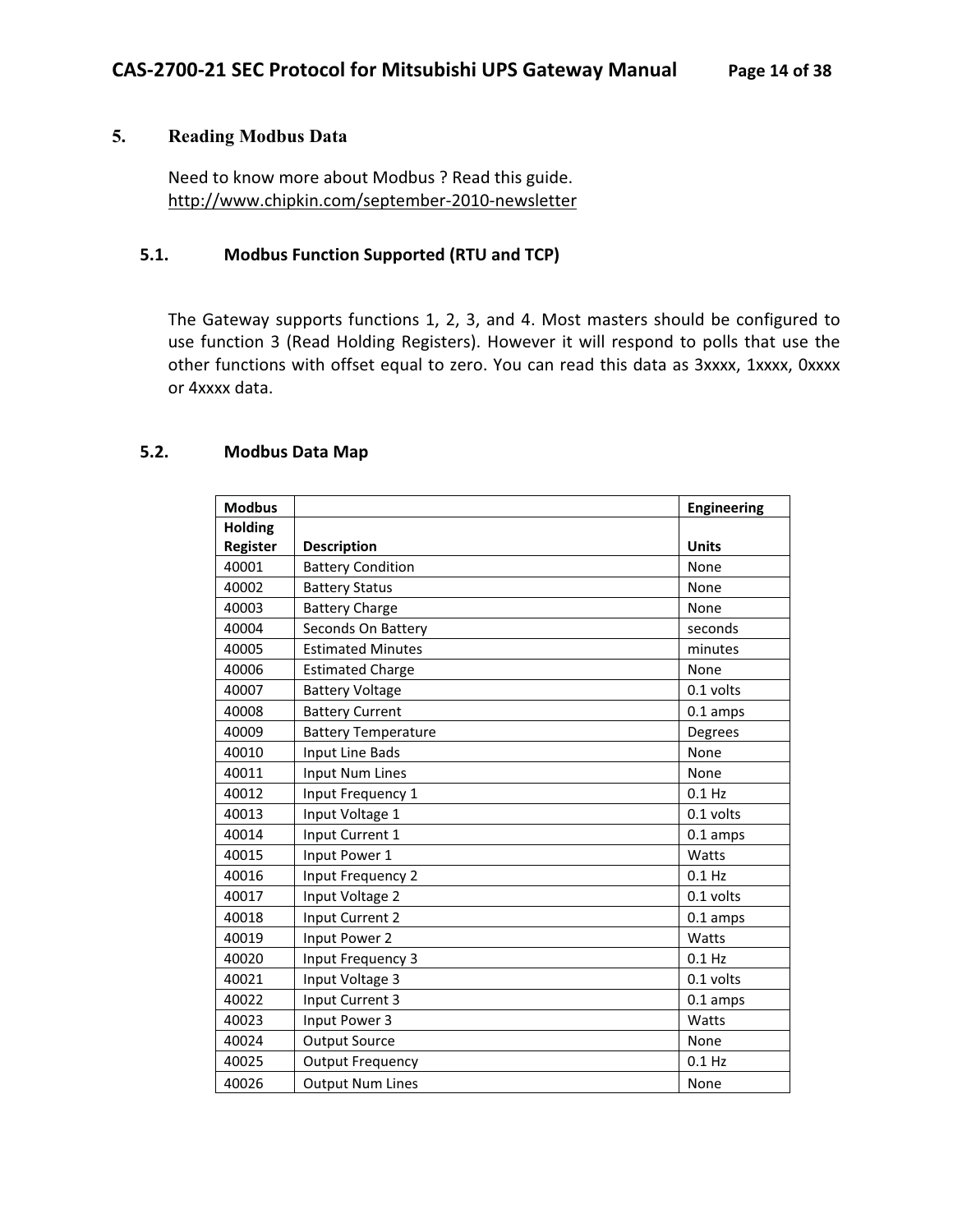| 40027 | Output Voltage 1                | 0.1 volts  |
|-------|---------------------------------|------------|
| 40028 | Output Current 1                | $0.1$ amps |
| 40029 | Output Power 1                  | Watts      |
| 40030 | Output Load 1                   | None       |
| 40031 | Output Voltage 2                | 0.1 volts  |
| 40032 | Output Current 2                | $0.1$ amps |
| 40033 | Output Power 2                  | Watts      |
| 40034 | Output Load 2                   | None       |
| 40035 | Output Voltage 3                | 0.1 volts  |
| 40036 | Output Current 3                | $0.1$ amps |
| 40037 | Output Power 3                  | Watts      |
| 40038 | Output Load 3                   | None       |
| 40039 | <b>Bypass Frequency</b>         | $0.1$ Hz   |
| 40040 | <b>Bypass Num Lines</b>         | None       |
| 40041 | <b>Bypass Voltage 1</b>         | 0.1 volts  |
| 40042 | <b>Bypass Current 1</b>         | $0.1$ amps |
| 40043 | <b>Bypass Power 1</b>           | Watts      |
| 40044 | <b>Bypass Voltage 2</b>         | 0.1 volts  |
| 40045 | <b>Bypass Current 2</b>         | $0.1$ amps |
| 40046 | <b>Bypass Power 2</b>           | Watts      |
| 40047 | <b>Bypass Voltage 3</b>         | 0.1 volts  |
| 40048 | <b>Bypass Current 3</b>         | $0.1$ amps |
| 40049 | <b>Bypass Power 3</b>           | Watts      |
| 40050 | Alarm Temperature               | None       |
| 40051 | Alarm Input Bad                 | None       |
| 40052 | Alarm Output Bad                | None       |
| 40053 | Alarm Overload                  | None       |
| 40054 | Alarm Bypass Bad                | None       |
| 40055 | Alarm Output Off                | None       |
| 40056 | Alarm UPS Shutdown              | None       |
| 40057 | Alarm Charger Failure           | None       |
| 40058 | Alarm System Off                | None       |
| 40059 | Alarm Fan Failure               | None       |
| 40060 | Alarm Fuse Failure              | None       |
| 40061 | Alarm General Fault             | None       |
| 40062 | <b>Alarm Awaiting Power</b>     | None       |
| 40063 | Alarm Shutdown Pending          | None       |
| 40064 | Alarm Shutdown Imminent         | None       |
| 40065 | Nominal Input Voltage           | Volts      |
| 40066 | Nominal Input Frequency         | $0.1$ Hz   |
| 40067 | <b>Nominal Output Voltage</b>   | Volts      |
| 40068 | <b>Nominal Output Frequency</b> | $0.1$ Hz   |
| 40069 | <b>Nominal VA Rating</b>        | Volt-amps  |
| 40070 | <b>Nominal Output Rating</b>    | Watts      |
| 40071 | Low Battery Time                | Minutes    |
| 40072 | Audible Alarm                   | None       |
| 40073 | Low Voltage Transfer Point      | Volts      |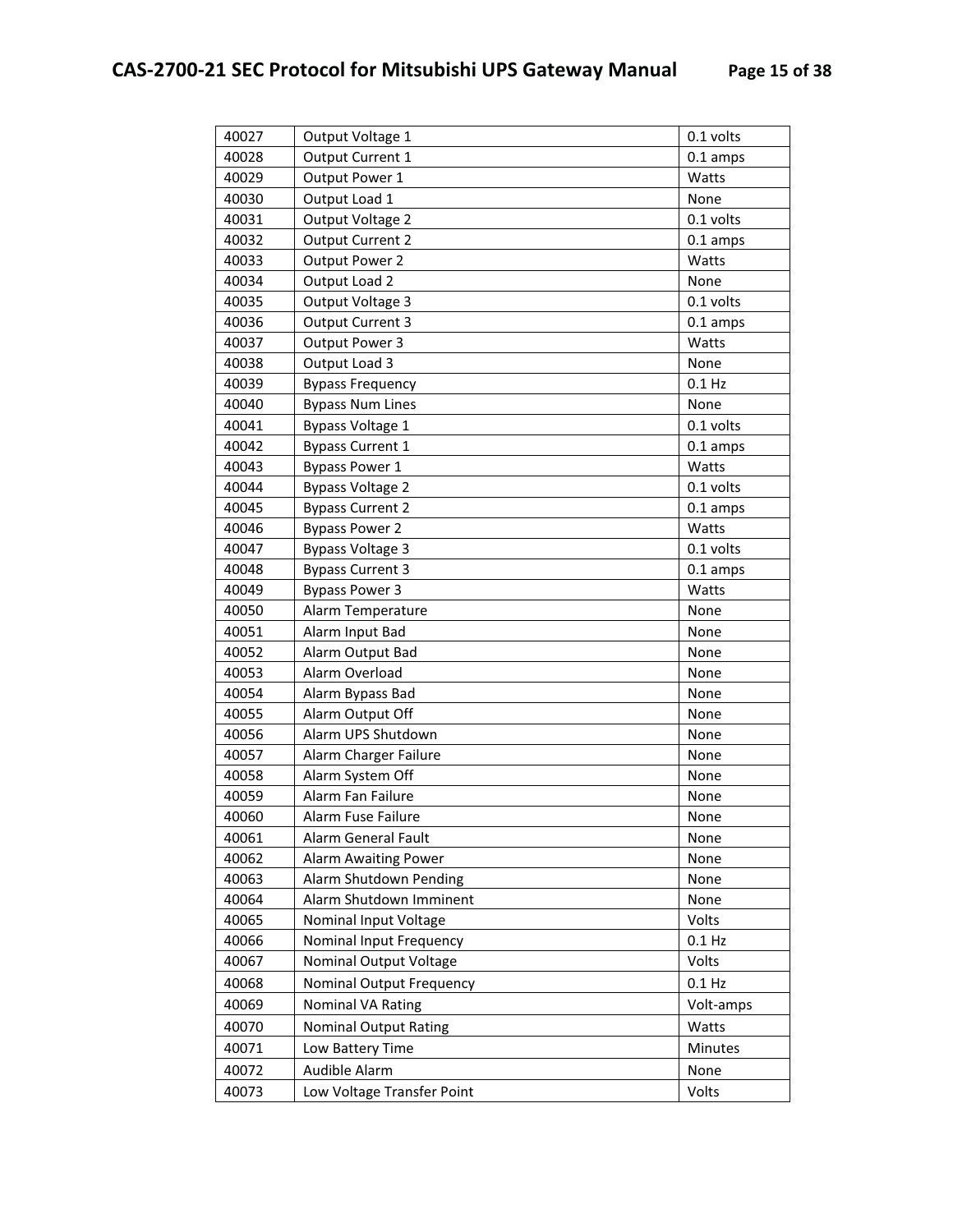| 40074 | High Voltage Transfer Point   | Volts |  |  |
|-------|-------------------------------|-------|--|--|
| 40075 | <b>Battery Installed Date</b> | None  |  |  |
| 40076 | Nominal Battery Life          | Days  |  |  |
|       |                               |       |  |  |
|       |                               |       |  |  |
|       |                               |       |  |  |
|       |                               |       |  |  |
|       |                               |       |  |  |
|       |                               |       |  |  |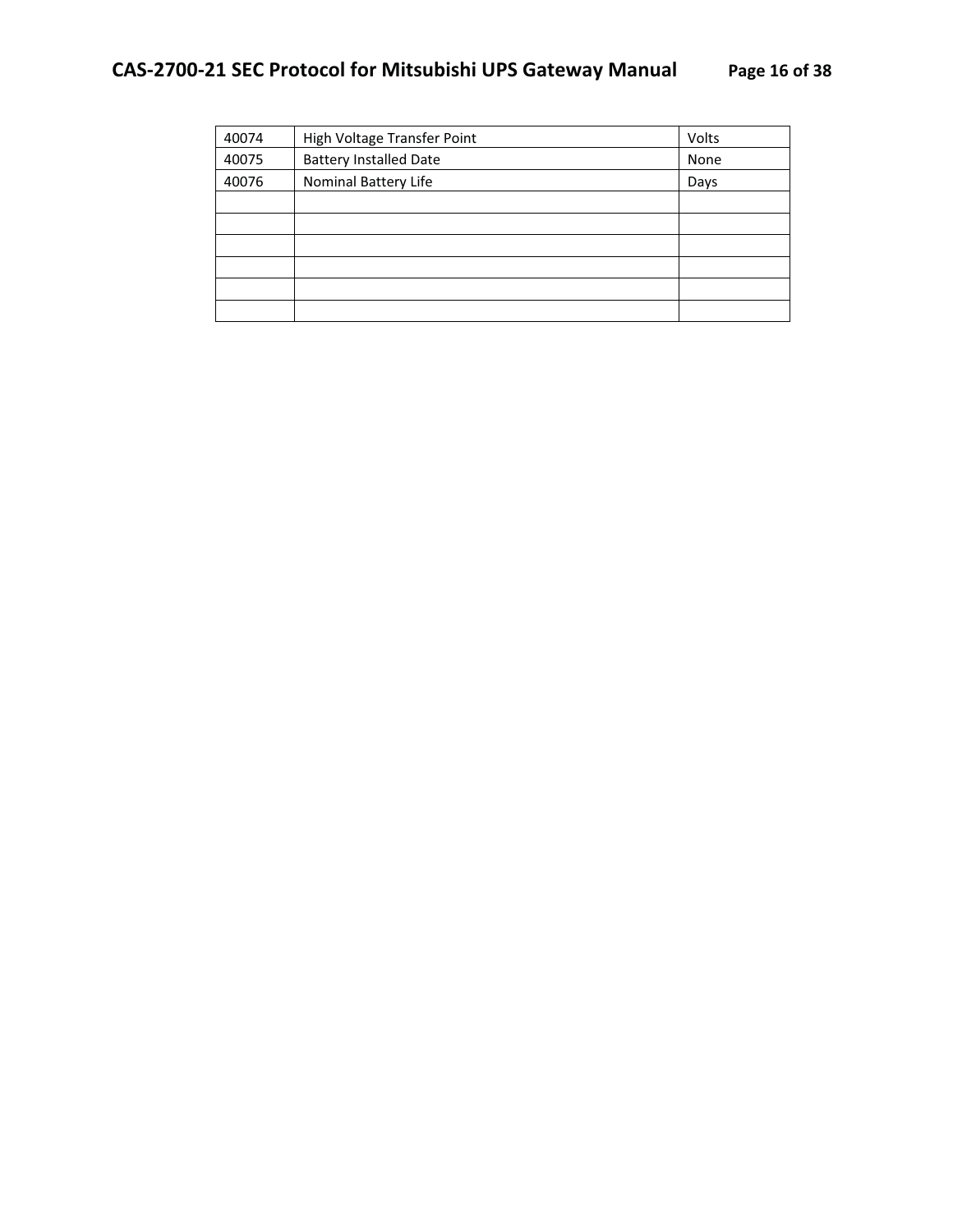#### **5.3.** Interpreting Modbus Data

Modbus does not have a mechanism for reporting the validity of data. What happens if the gateway loses its connection to the Mitsubishi UPS device? After a timeout period has elapsed the gateway will regard the data it had read previously, as unreliable.

The remote data client will see the value 65535 (-1, configurable) in the registers that contain unreliable data. In other words, rather than serve the old (possibly obsolete) data, the gateway serves a value that clearly identifies that the data is invalid.

Some values have been encoded as IEEE754 format floating point numbers. These values use 2x 16bit registers. They are clearly identified in the Modbus Map. Since Modbus does not support floating point numbers so all other values are served as whole numbers.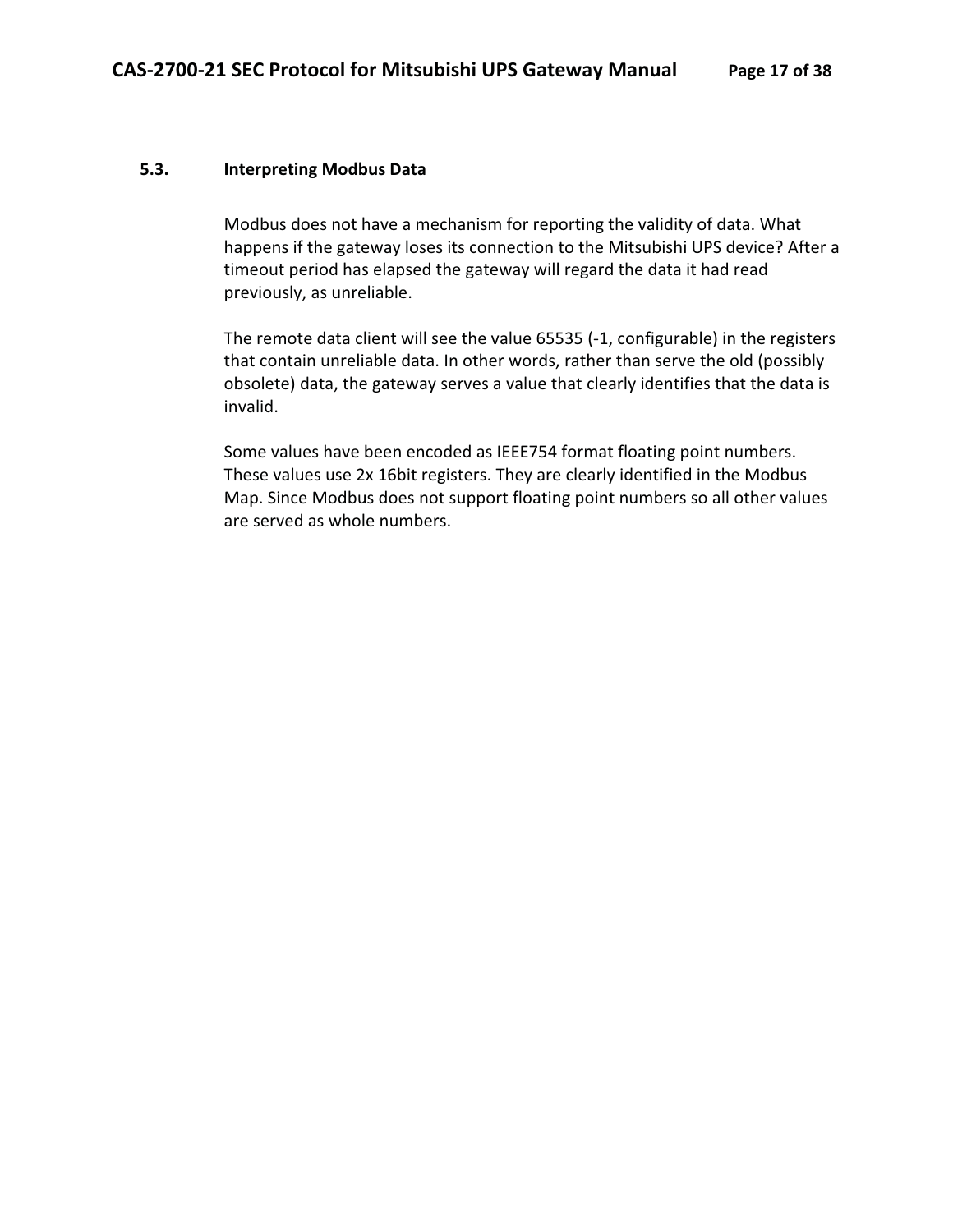#### 5.4. Test Procedure - Use CAS Modbus Scanner

You can test the ModbusTCP data using free test software provided by Chipkin Automation Software.

This is a link to the download page. http://www.chipkin.com/cas-modbusscanner

Configure the scanner as follows

- 1. Add a connection specify the IP address of the gateway
- 2. Add a device to the connection. Set the device=1
- 3. Add a Request to the device: Read Holding register offset=1 Length=68

The result should be like this.

| <b>8 CAS Modbus Scanner</b>                                  |                              |                                     |      |             |
|--------------------------------------------------------------|------------------------------|-------------------------------------|------|-------------|
| File Help                                                    |                              |                                     |      |             |
|                                                              |                              | <b>Chipkin</b>                      |      |             |
| TCP 192.168.1.133:502 timeout: 3                             | Select a task and click poll |                                     | Poll | Auto update |
| Device: 1<br>Read Holding registers starting at 40001 for 68 | Offset                       | Standard address<br>6 digit address |      | Value       |
| $\rightarrow$<br>$\blacktriangleleft$<br>$\mathbf{m}$        |                              |                                     |      |             |
| [13:51:23] Ready<br>[13:51:23] Starting up                   |                              |                                     |      | ċ,          |

- 4. Click the Poll Button
- 5. Use the values found in the 'int16 column and the data map table to review the data.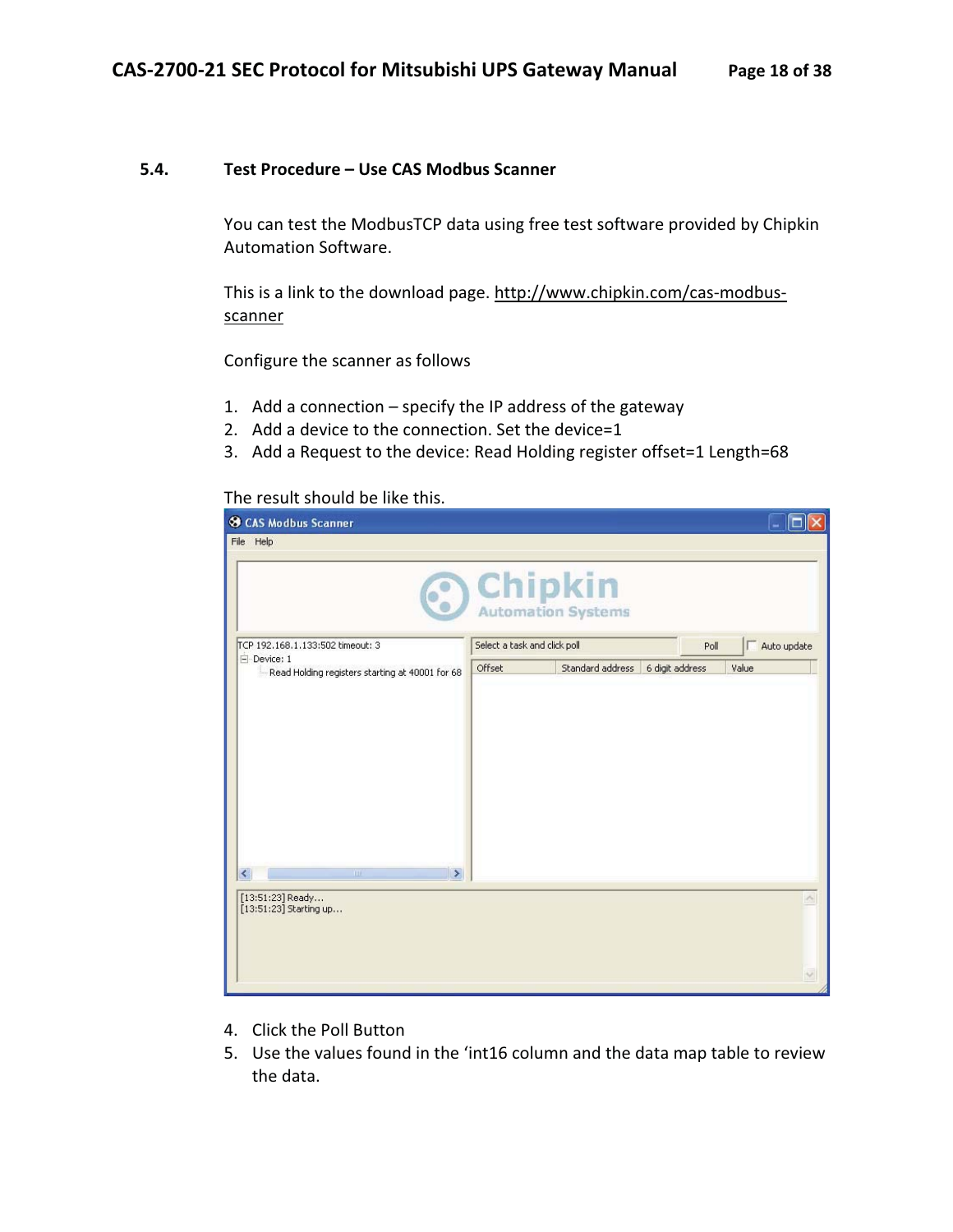| <b>8 CAS Modbus Scanner</b>                                                                                                                                                                                                                                                                                                                                                                                                                                                                                                                                                                                                                                                                                                                                                                                                                                                                                      |                          |                                       |                            |                                     |                                         |                      |                                 |                |                |                      |  |
|------------------------------------------------------------------------------------------------------------------------------------------------------------------------------------------------------------------------------------------------------------------------------------------------------------------------------------------------------------------------------------------------------------------------------------------------------------------------------------------------------------------------------------------------------------------------------------------------------------------------------------------------------------------------------------------------------------------------------------------------------------------------------------------------------------------------------------------------------------------------------------------------------------------|--------------------------|---------------------------------------|----------------------------|-------------------------------------|-----------------------------------------|----------------------|---------------------------------|----------------|----------------|----------------------|--|
| File Help                                                                                                                                                                                                                                                                                                                                                                                                                                                                                                                                                                                                                                                                                                                                                                                                                                                                                                        |                          |                                       |                            |                                     |                                         |                      |                                 |                |                |                      |  |
|                                                                                                                                                                                                                                                                                                                                                                                                                                                                                                                                                                                                                                                                                                                                                                                                                                                                                                                  |                          |                                       |                            |                                     |                                         |                      |                                 |                |                |                      |  |
| We Sell, Support, Customize, Configure,<br>Chipkin<br>Automation Systems                                                                                                                                                                                                                                                                                                                                                                                                                                                                                                                                                                                                                                                                                                                                                                                                                                         |                          | and install FieldServers              | <b>Click for more info</b> |                                     |                                         |                      |                                 |                |                |                      |  |
| F-TCP 192.168.1.104:502 timeout: 3                                                                                                                                                                                                                                                                                                                                                                                                                                                                                                                                                                                                                                                                                                                                                                                                                                                                               |                          | Last update: Thu Nov 04 16:29:04 2010 | Poll                       |                                     | Auto update                             |                      |                                 |                |                |                      |  |
| $\Box$ Device: 1<br>Read Holding registers starting at 40001 fo                                                                                                                                                                                                                                                                                                                                                                                                                                                                                                                                                                                                                                                                                                                                                                                                                                                  | Offset                   | Standard address                      | 6 digit address            | Hex                                 | char                                    | uint16               | int16                           | uint32         | int32          | float32              |  |
|                                                                                                                                                                                                                                                                                                                                                                                                                                                                                                                                                                                                                                                                                                                                                                                                                                                                                                                  | $\overline{c}$<br>3      | 40001<br>40002<br>40003               | 400001<br>400002<br>400003 | 0x0041<br>0x0044<br>0x0056          | А<br>Ð<br>v                             | 65<br>68<br>86       | 65<br>68<br>86                  | 4456           |                | 4456 0.000000        |  |
|                                                                                                                                                                                                                                                                                                                                                                                                                                                                                                                                                                                                                                                                                                                                                                                                                                                                                                                  | 4<br>5                   | 40004<br>40005                        | 400004<br>400005           | 0x0050<br>0x0032                    | P<br>$\overline{2}$                     | 80<br>50<br>30       | 80<br>50<br>30                  | 5242           | 5242           | 0.000000             |  |
|                                                                                                                                                                                                                                                                                                                                                                                                                                                                                                                                                                                                                                                                                                                                                                                                                                                                                                                  | 6<br>$\overline{7}$<br>8 | 40006<br>40007<br>40008               | 400006<br>400007<br>400008 | 0x001F<br>0x006F<br>0x0026          | $\Box$<br>$\Omega$<br>$\mathcal{R}_{k}$ | 111<br>38            | 111<br>38                       | 1966<br>2490   | 1966<br>2490   | 0.000000<br>0.000000 |  |
|                                                                                                                                                                                                                                                                                                                                                                                                                                                                                                                                                                                                                                                                                                                                                                                                                                                                                                                  | 9<br>10<br>11            | 40009<br>40010<br>40011               | 400009<br>400010<br>400011 | 0x0000<br>0x0000<br>0x0013          | п                                       | O<br>0<br>19         | $\mathbf{0}$<br>$\Omega$<br>19  | $\Omega$       | $\Omega$       | 0.000000             |  |
|                                                                                                                                                                                                                                                                                                                                                                                                                                                                                                                                                                                                                                                                                                                                                                                                                                                                                                                  | 12<br>13<br>14           | 40012<br>40013<br>40014               | 400012<br>400013<br>400014 | $0 \times 0028$<br>0x0026<br>0x0006 | 8<br>$\Box$                             | 40<br>38<br>6        | 40<br>38<br>$\ddot{\mathbf{6}}$ | 2621<br>393254 | 2621<br>393254 | 0.000000<br>0.000000 |  |
|                                                                                                                                                                                                                                                                                                                                                                                                                                                                                                                                                                                                                                                                                                                                                                                                                                                                                                                  | 15<br>16                 | 40015<br>40016                        | 400015<br>400016           | 0x000B<br>0x0004                    | $\Box$<br>$\Box$                        | 11<br>$\overline{4}$ | 11<br>$\overline{4}$            | 262155         | 262155         | 0.000000             |  |
| $\geq$<br>∢<br><b>IIII</b>                                                                                                                                                                                                                                                                                                                                                                                                                                                                                                                                                                                                                                                                                                                                                                                                                                                                                       | 17                       | 40017                                 | 400017                     | $0 \times 000B$                     | $\Box$                                  | 11                   | 11                              |                |                |                      |  |
| [16:29:04] <= Response: 01 03 C8 00 41 00 44 00 56 00 50 00 32 00 1E 00 6F 00 26 00 00 00 00 00 13 00 26 00 06 00 06 00 08 00 04 00 0B 00 5A 00 1C 00 02 00 01 00 00 00 00 00 00 00 9F 00 1C<br>00 00 00 57 00 00 00 12 00 23 00 1C 00 06 00 08 00 04 00 12 00 23 00 1E 00 00 00 64 00 48 00 01 00 00 00 00 00 00 00 00 00 00 11 00 74 00 74 00 74 01 CF 01 CA 01 CC 01 01 02 01 03 00 00 00 00<br>$[16:29:03]$ = > Poll: 01 03 00 00 00 64<br>[16:28:45] <= Response: 01 03 88 00 41 00 44 00 56 00 50 00 32 00 1E 00 6F 00 26 00 00 00 00 00 13 00 28 00 11 00 06 00 08 00 04 00 08 00 5A 00 1C 00 02 00 01 00 00 00 00 00 00 00 9F 00 12<br>00 00 00 57 00 00 00 12 00 23 00 1C 00 06 00 08 00 04 00 12 00 23 00 1E 00 00 00 64 00 48 00 01 00 00 00 00 00 00 00 00 00 00 14 00 74 00 74 00 74 01 CF 01 CA 01 CC 01 01 02 01 03 00 00 00 00<br>00 00 00 01 03 00 00 00 00 00 4E 01 90 02 8C 01 02 00 00 00 00 |                          |                                       |                            |                                     |                                         |                      |                                 |                |                |                      |  |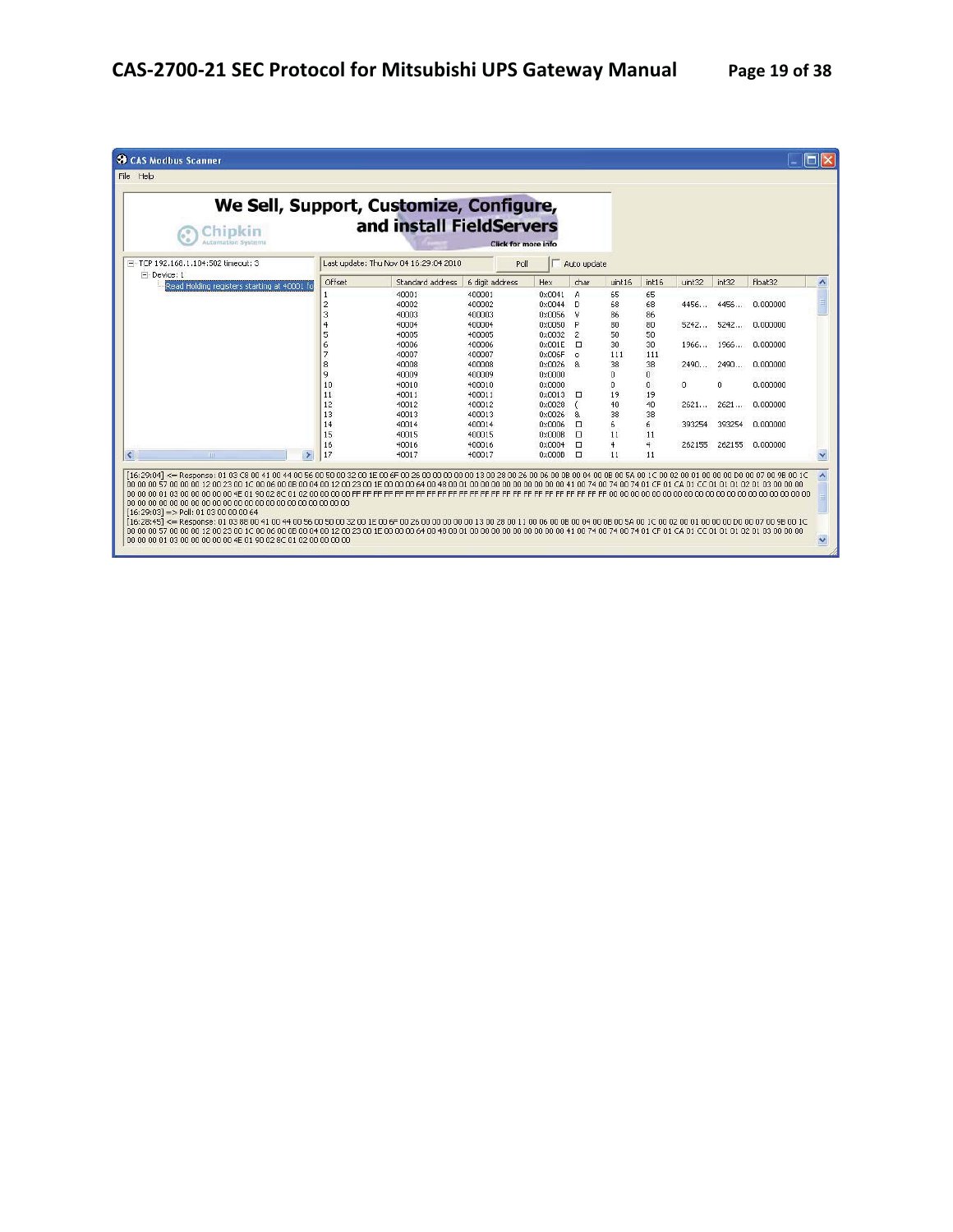#### **6. Reading BACnet Data**

BACnet supports discovery. When you discover the gateway, objects and properties you will find appropriately named objects that report data from the Mitsubishi UPS device. Because BACnet supports discovery, usually knowledge of the BACnet Device Instance Number does not need to be known in advance.

Each BACnet device (like the gateway) needs to have a unique instance number. Therefore it may be necessary for you to change the instance number.

Need to learn some BACnet basics? Read this guide.

http://www.chipkin.com/bacnet-solutions

#### **6.1.** Most Common BACnet Problem

If the device or application that is reading the BACnet data is on another subnet then it will not discover or be able to talk to the gateway. This can be resolved two ways. 1. Change the IP address of the gateway to be on the same subnet  $-$  a simple task. 2. Install BBMD - a non trivial task - but a task you can often pass the buck on - it is the responsibility of the company installing the BAS system to provide BBMD. You can read more about it at this link. http://www.chipkin.com/articles/bacnet-bbmd

## **6.2.** Interpreting BACnet Data

If the gateway loses communications with the Mitsubishi UPS device or if a data point cannot be read from the controller, the 'Out of Service' property of the data object is set true once the timeout has expired. The value of the 'Present Value' property is not changed, thus the last good value will be shown.

Scaling: Some Bacnet objects transport scaled data. The values served as BACnet values are the same as those served on Modbus. They are always whole numbers. Thus for example, referencing section you see the current is served as 0.1 Amps. Thus if the Modbus register contains the value 123 it means the current is 12.3 Amps. The same applies to BACnet. If the Present Value of the object is 123 it means 12.3 Amps.

| 10018<br>amps<br>∵rrent ∠<br>Input<br>cur,<br>HUU LO<br>ັບ.⊥ |
|--------------------------------------------------------------|
|--------------------------------------------------------------|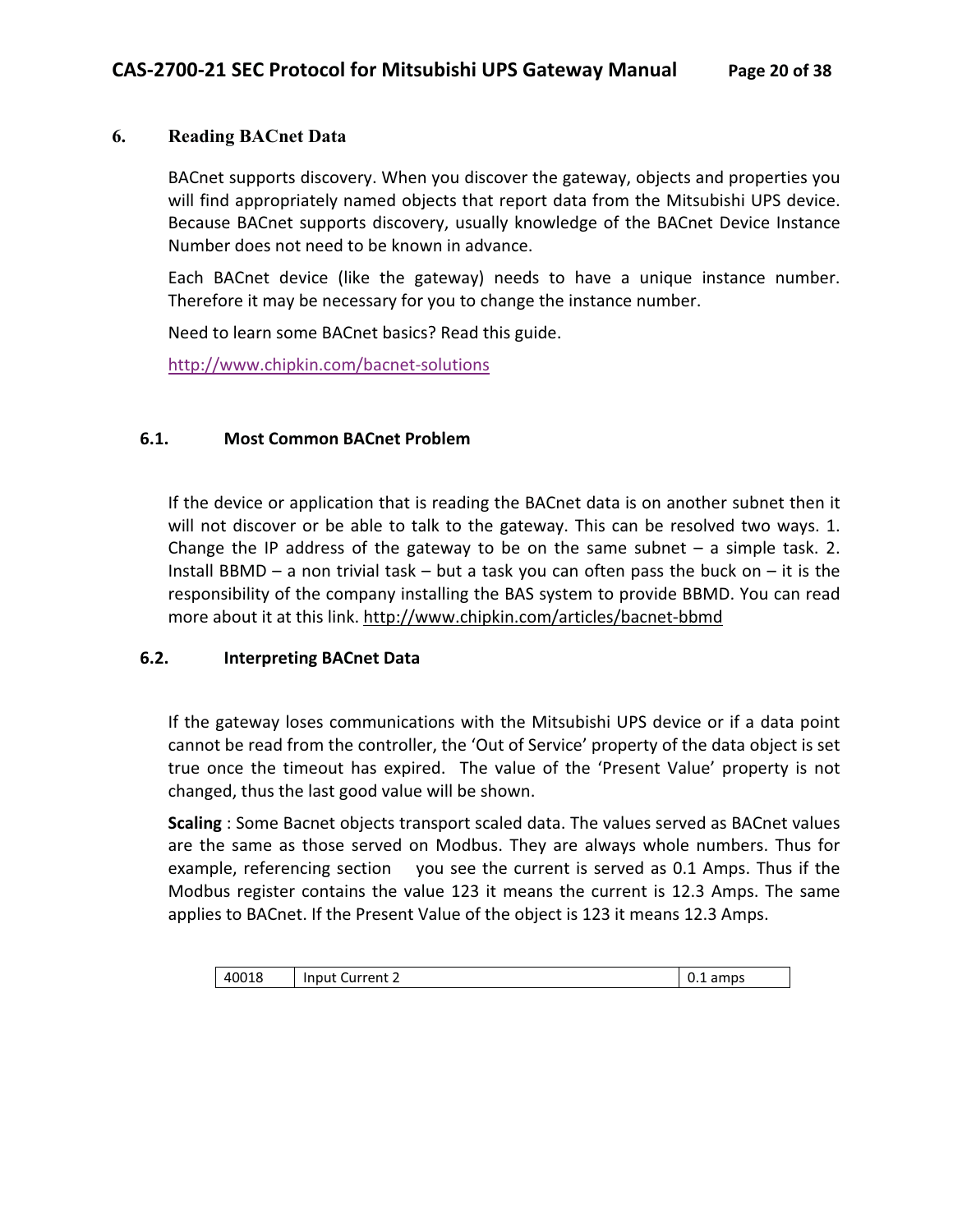### **6.3.** BACnet Objects

The following is a list of possible BACnet Objects. Please note that which objects appear in a BACnet explorer will depend on which UPS device was selected, and which Status groups were requested

- $\bullet$ • analog\_input 1 (battery\_condition)
- $\bullet$ • analog\_input 2 (battery\_status)
- $\bullet$ • analog\_input 3 (battery\_charge)
- $\bullet$ • analog\_input 4 (seconds\_on\_battery)
- $\bullet$ • analog\_input 5 (estimated\_minutes)
- $\bullet$ • analog\_input 6 (estimated\_charge)
- $\bullet$ • analog\_input 7 (battery\_voltage)
- $\bullet$ • analog\_input 8 (battery\_current)
- $\bullet$ • analog\_input 9 (battery\_temperature)
- $\bullet$ • analog\_input 10 (input\_line\_bads)
- $\bullet$ • analog\_input 11 (input\_num\_lines)
- -• analog\_input 12 (input\_frequency\_1)
- $\bullet$ • analog\_input 13 (input\_voltage\_1)
- -• analog\_input 14 (input\_current\_1)
- $\bullet$ • analog\_input 15 (input\_power\_1)
- $\bullet$ • analog\_input 16 (input\_frequency\_2)
- $\bullet$ • analog\_input 17 (input\_voltage\_2)
- $\bullet$ • analog\_input 18 (input\_current\_2)
- $\bullet$ • analog\_input 19 (input\_power\_2)
- $\bullet$ • analog\_input 20 (input\_frequency\_3)
- $\bullet$ • analog\_input 21 (input\_voltage\_3)
- -• analog\_input 22 (input\_current\_3)
- $\bullet$ • analog\_input 23 (input\_power\_3)
- -• analog\_input 24 (output\_source)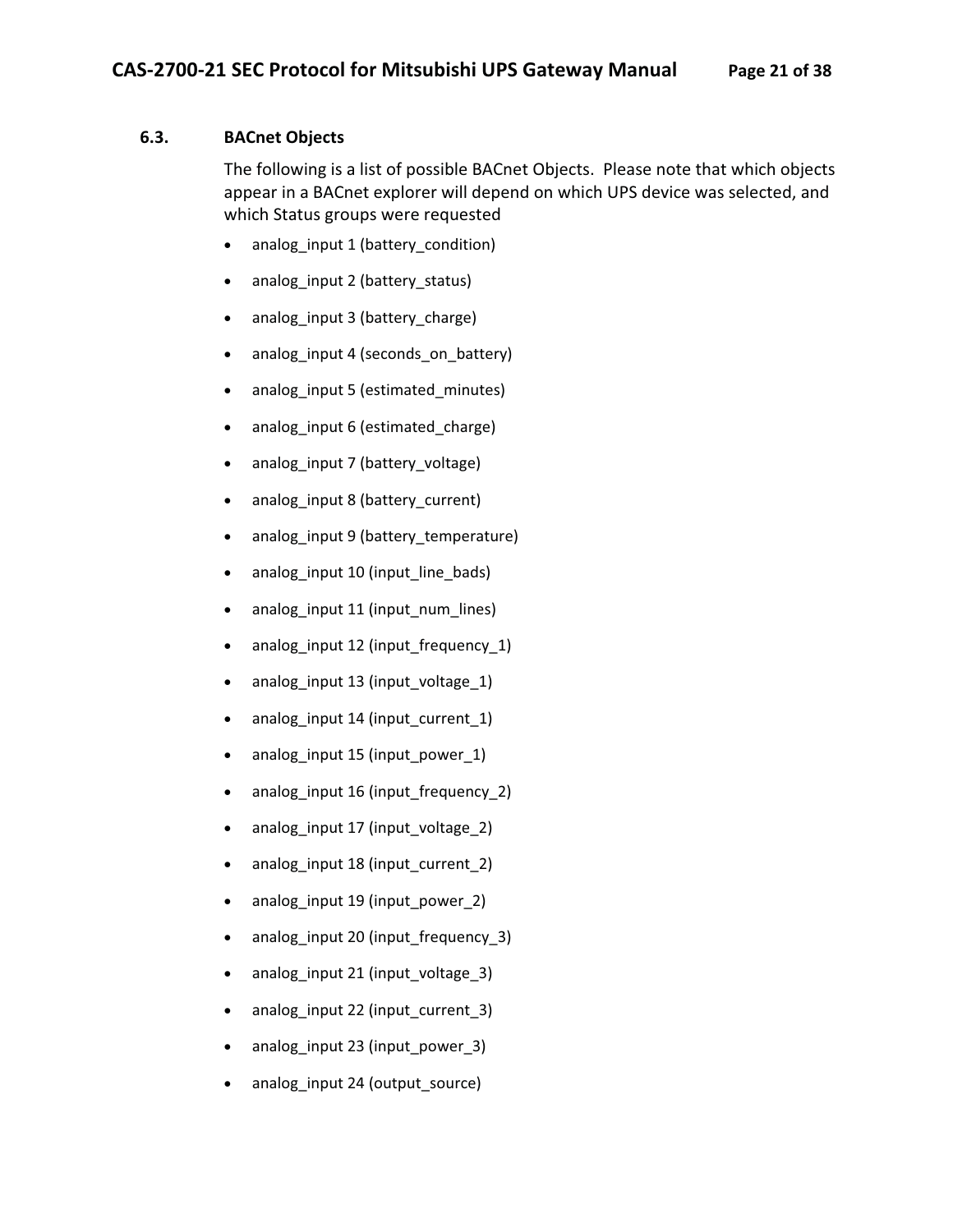- $\bullet$ • analog\_input 25 (output\_frequency)
- $\bullet$ • analog\_input 26 (output\_num\_lines)
- $\bullet$ • analog\_input 27 (output\_voltage\_1)
- -• analog\_input 28 (output\_current\_1)
- $\bullet$ • analog\_input 29 (output\_power\_1)
- -• analog\_input 30 (output\_load\_1)
- $\bullet$ • analog\_input 31 (output\_voltage\_2)
- $\bullet$ • analog\_input 32 (output\_current\_2)
- $\bullet$ • analog\_input 33 (output\_power\_2)
- $\bullet$ • analog\_input 34 (output\_load\_2)
- $\bullet$ • analog\_input 35 (output\_voltage\_3)
- -• analog\_input 36 (output\_current\_3)
- -• analog\_input 37 (output\_power\_3)
- -• analog\_input 38 (output\_load\_3)
- $\bullet$ • analog\_input 39 (bypass\_frequency)
- $\bullet$ • analog\_input 40 (bypass\_num\_lines)
- $\bullet$ • analog\_input 41 (bypass\_voltage\_1)
- $\bullet$ • analog\_input 42 (bypass\_current\_1)
- $\bullet$ • analog\_input 43 (bypass\_power\_1)
- -• analog\_input 44 (bypass\_voltage\_2)
- -• analog\_input 45 (bypass\_current\_2)
- -• analog\_input 46 (bypass\_power\_2)
- $\bullet$ • analog\_input 47 (bypass\_voltage\_3)
- $\bullet$ • analog\_input 48 (bypass\_current\_3)
- $\bullet$ • analog\_input 49 (bypass\_power\_3)
- $\bullet$ • analog\_input 50 (alarm\_temperature)
- -• analog\_input 51 (alarm\_input\_bad)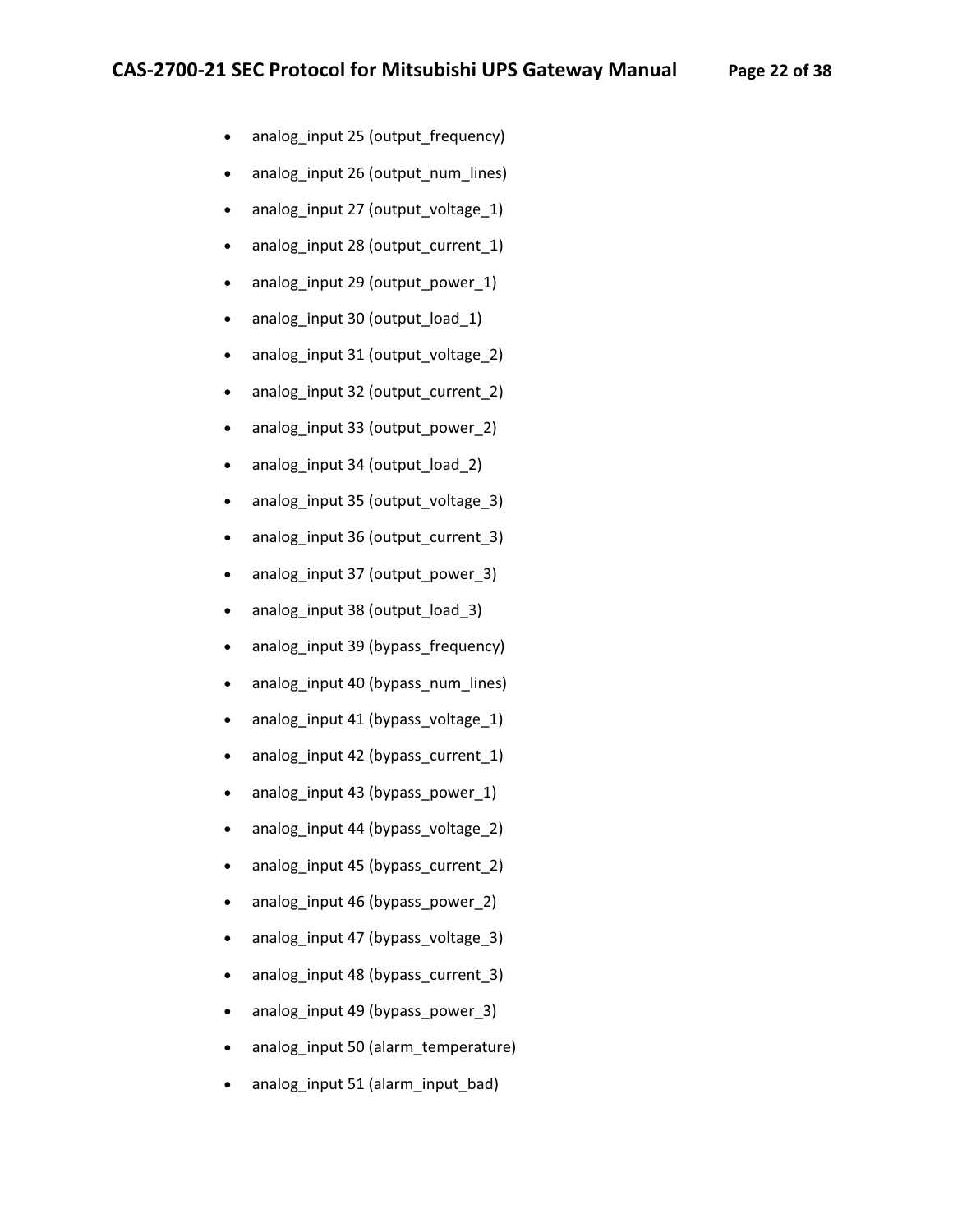- $\bullet$ • analog\_input 52 (alarm\_output\_bad)
- $\bullet$ • analog\_input 53 (alarm\_overload)
- $\bullet$ • analog\_input 54 (alarm\_bypass\_bad)
- -• analog\_input 55 (alarm\_output\_off)
- -• analog\_input 56 (alarm\_ups\_shutdown)
- -• analog\_input 57 (alarm\_charger\_failure)
- $\bullet$ • analog\_input 58 (alarm\_system\_off)
- $\bullet$ • analog\_input 59 (alarm\_fan\_failure)
- $\bullet$ • analog\_input 60 (alarm\_fuse\_failure)
- $\bullet$ • analog\_input 61 (alarm\_general\_fault)
- $\bullet$ • analog\_input 62 (alarm\_awaiting\_power)
- -• analog\_input 63 (alarm\_shutdown\_pending)
- -• analog\_input 64 (alarm\_shutdown\_imminent)
- -• analog\_input 65 (nominal\_input\_voltage)
- $-$ • analog\_input 66 (nominal\_input\_frequency)
- -• analog\_input 67 (nominal\_output\_voltage)
- $\bullet$ • analog\_input 68 (nominal\_output\_frequency)
- $\bullet$ • analog\_input 69 (nominal\_va\_rating)
- $\bullet$ • analog\_input 70 (nominal\_output\_rating)
- -• analog\_input 71 (low\_battery\_time)
- -• analog\_input 72 (audible\_alarm)
- -• analog\_input 73 (low\_voltage\_transfer\_point)
- -• analog\_input 74 (high\_voltage\_transfer\_point)
- -• analog\_input 75 (battery\_installed\_date)
- -• analog\_input 76 (nominal\_battery\_life)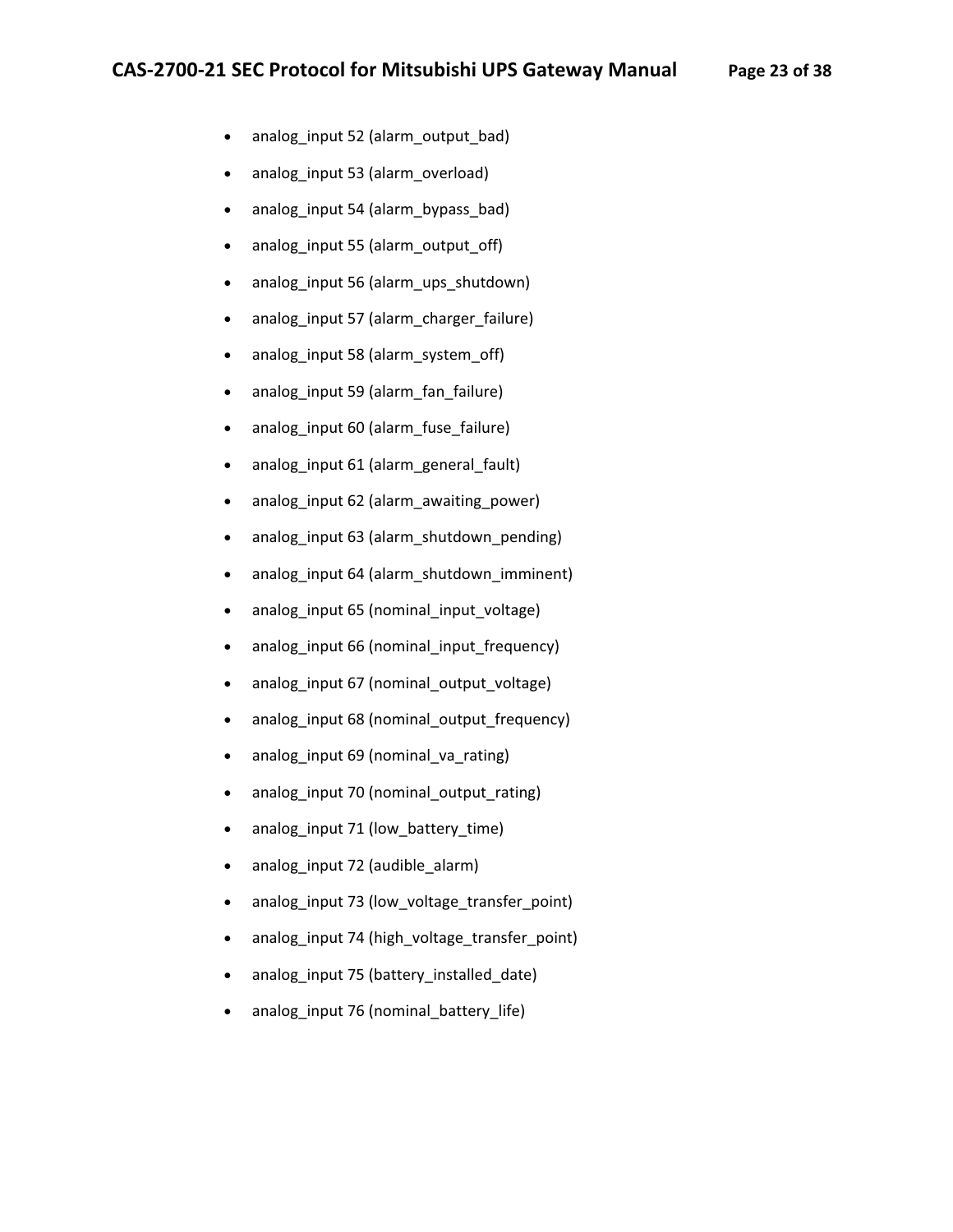### 6.4. **BACnet Test Procedure**

You have been provided with a USB key to the CAS BACnet Explorer. This key activates the software. It cannot run without it. If you don't have your USB key, you can still activate the application – it requires an internet connection. A video provides help.

http://www.chipkin.com/articles/cas-bacnet-explorer-software-activation-video

You might also want to refer to these articles.

http://www.chipkin.com/articles/cas-bacnet-explorer-usbsoftware-activation-problems http://www.chipkin.com/cas-bacnet-explorer-licenses-faq

Install and activate the application. Download from here.

http://www.chipkin.com/cas-bacnet-explorer/

#### Procedure

- 1. Start the application
- 2. Click Settings
- 3. Check IP uncheck MSTP and Ethernet
- 4. Click on the network card you will use.
- 5. Click Ok.
- 6. Now click discover
- 7. Click-Send-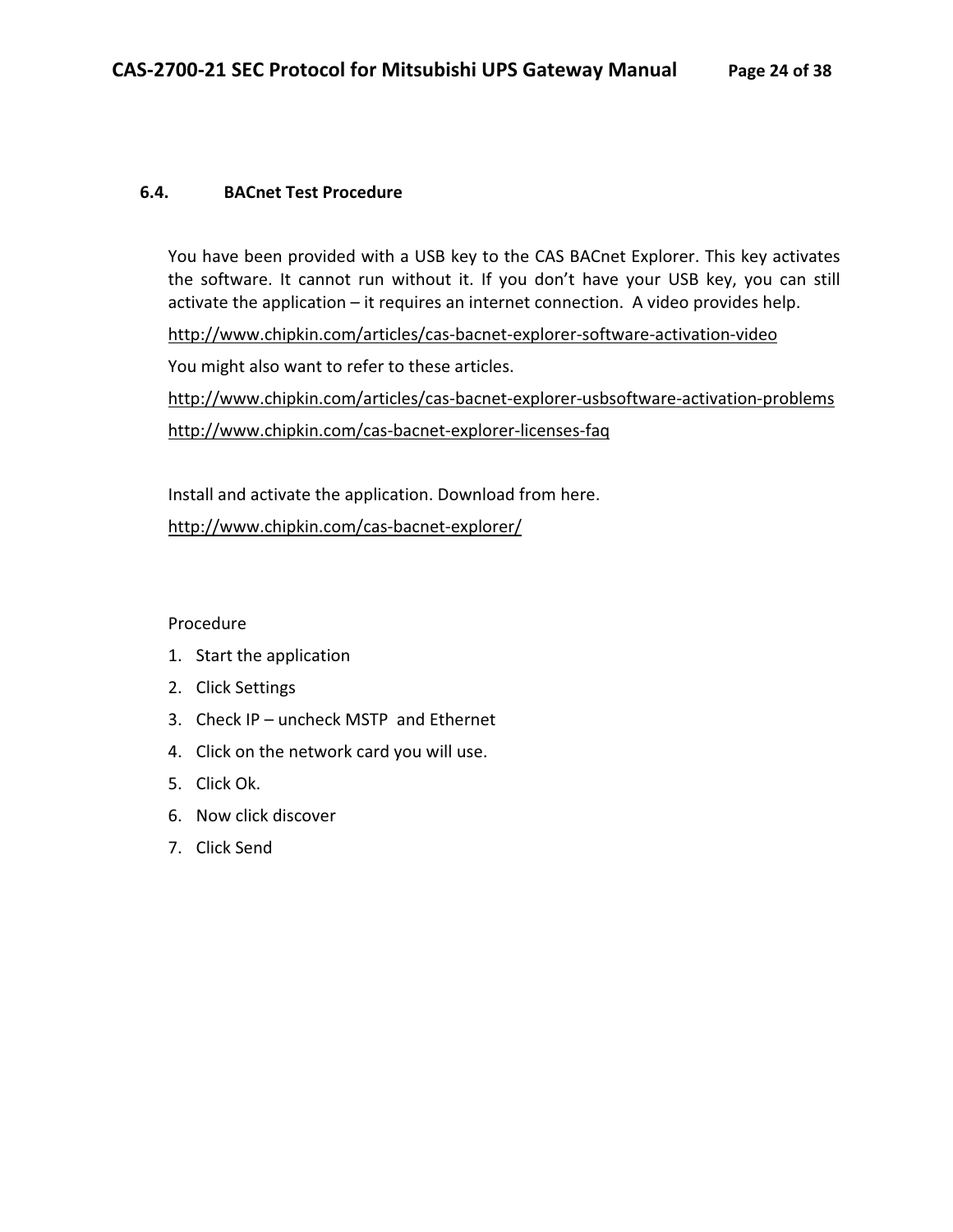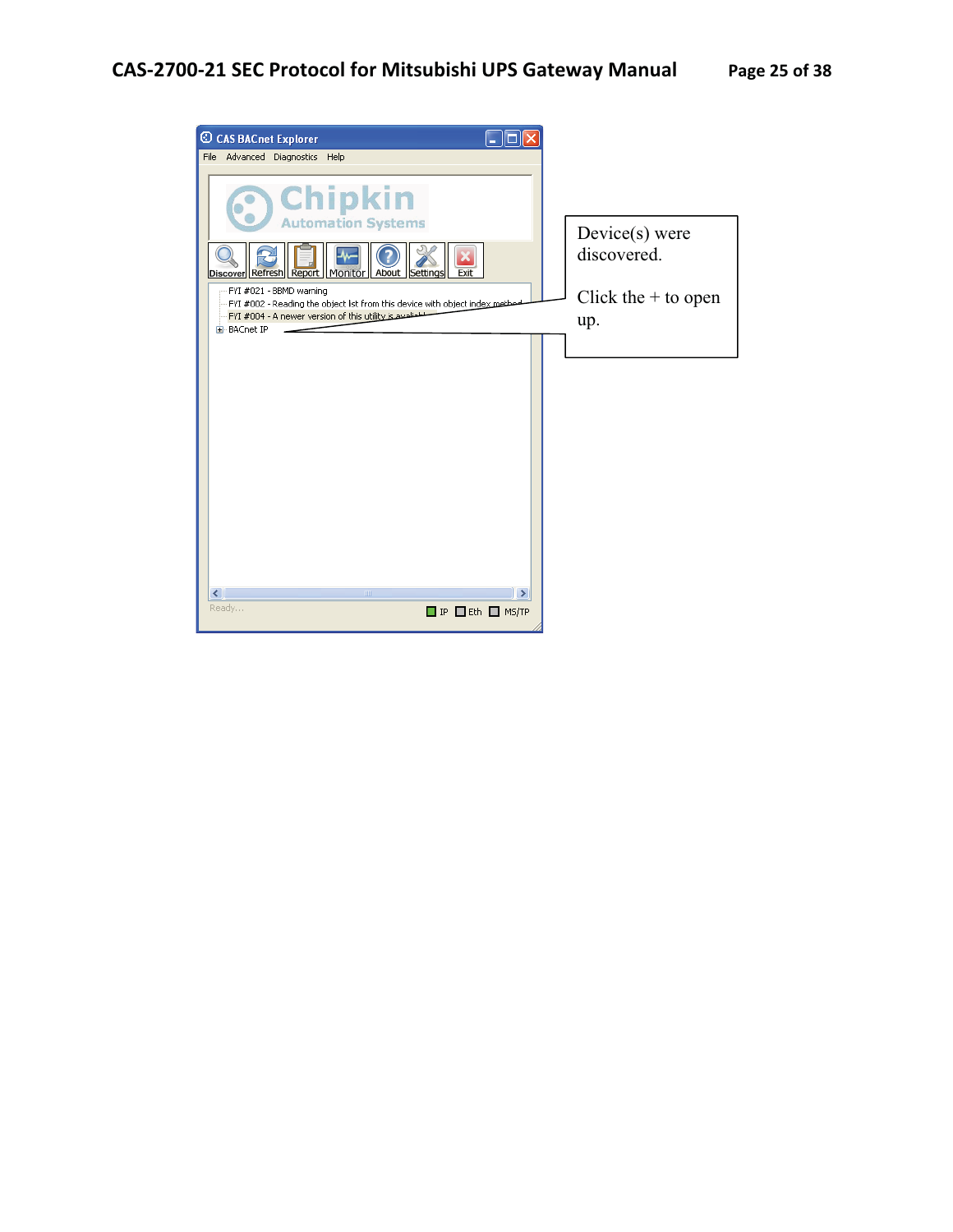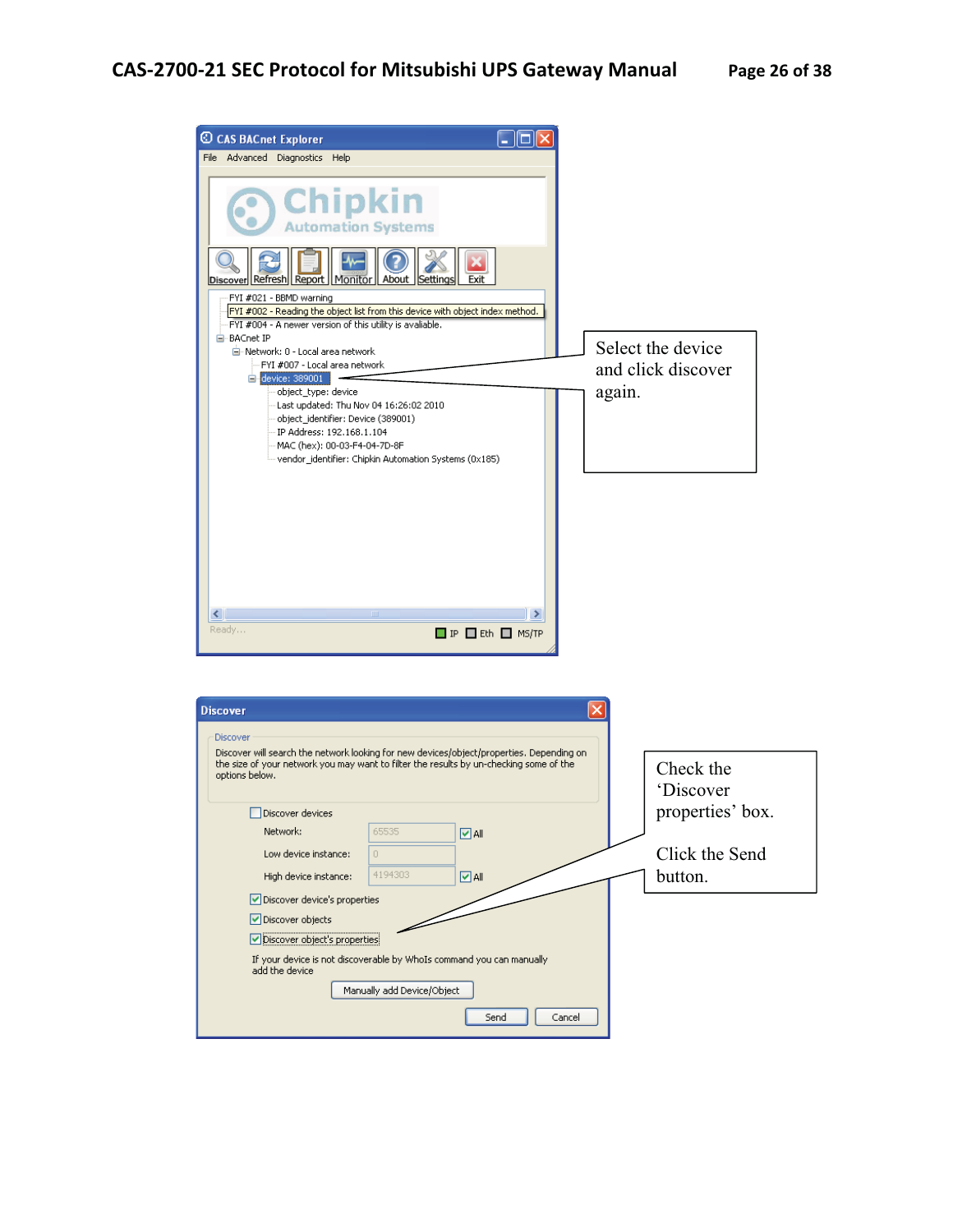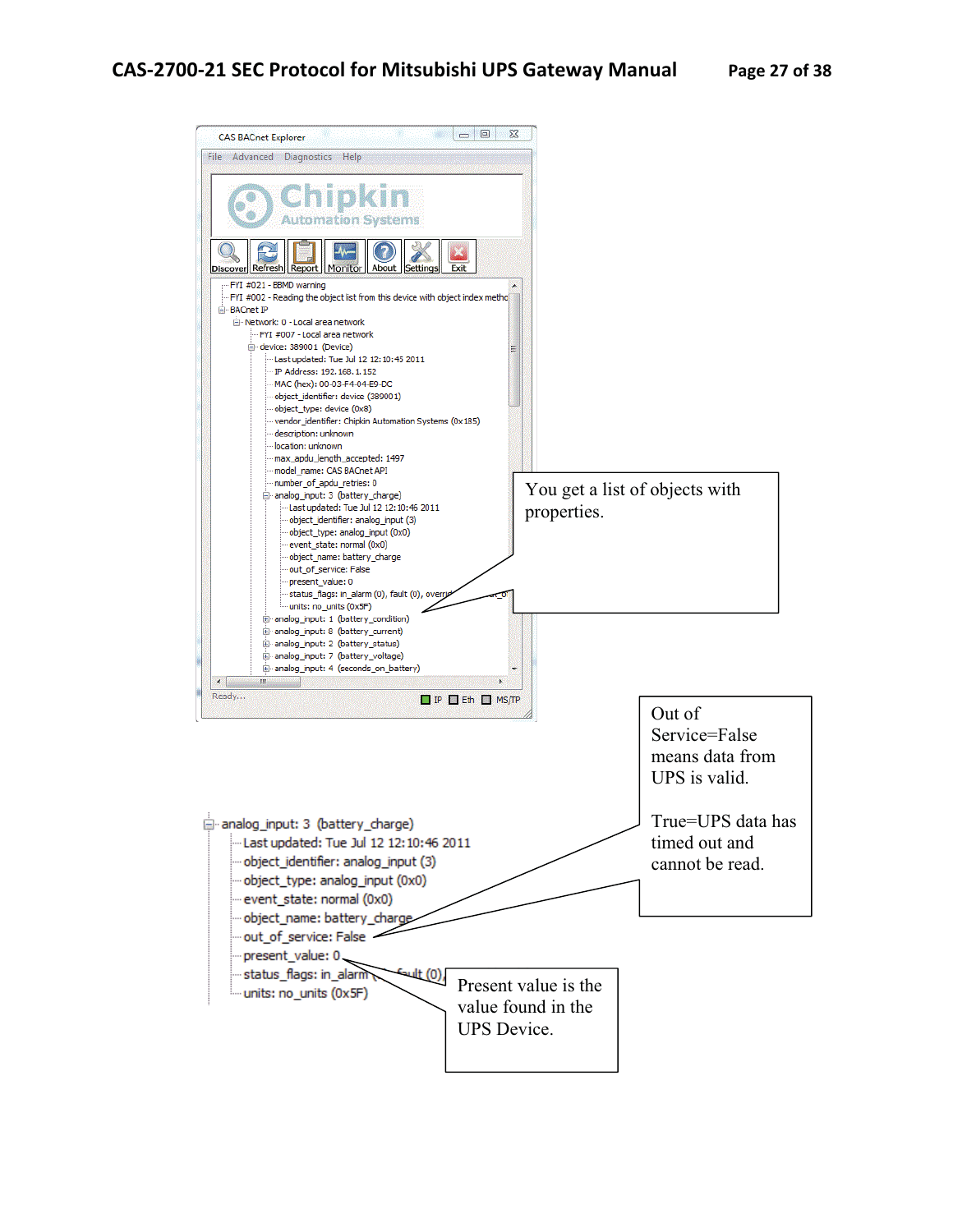# **7. Commissioning, Diagnostics and Trouble Shooting**

# **7.1.** What to Take to Site for Commissioning

- 1. The gateway and other supplied components.
- 2. USB->232 Converter

Any will do. This will allow you run tests using the 232 serial connection. Connect to the device and find out which COM port is now available, use CAS Modbus Scanner to retrieve data.

3. Serial Cables

A Null Modem cable is used to connect to the gateway diagnostic port. Take one with you. A Null Modem cable is used to connect the Mitsubishi UPS Device to the Gateway.

- 4. Laptop-
- 5. Gateway IP Address Allocation Tool

Download from http://www.chipkin.com/articles/cas-gateway-ip-address-tool

6. Wireshark packet sniffer software - free download

http://www.wireshark.org/download.html

7. CAS Modbus Scanner - free download

CAS Modbus Scanner is a utility to retrieve coils, inputs, holding registers, and input registers from a Modbus enabled device. Values retrieved from the device can be viewed in many different formats including Binary, HEX, Uint16, Int16, Uint32, Int32, and Float32.

http://www.chipkin.com/cas-modbus-scanner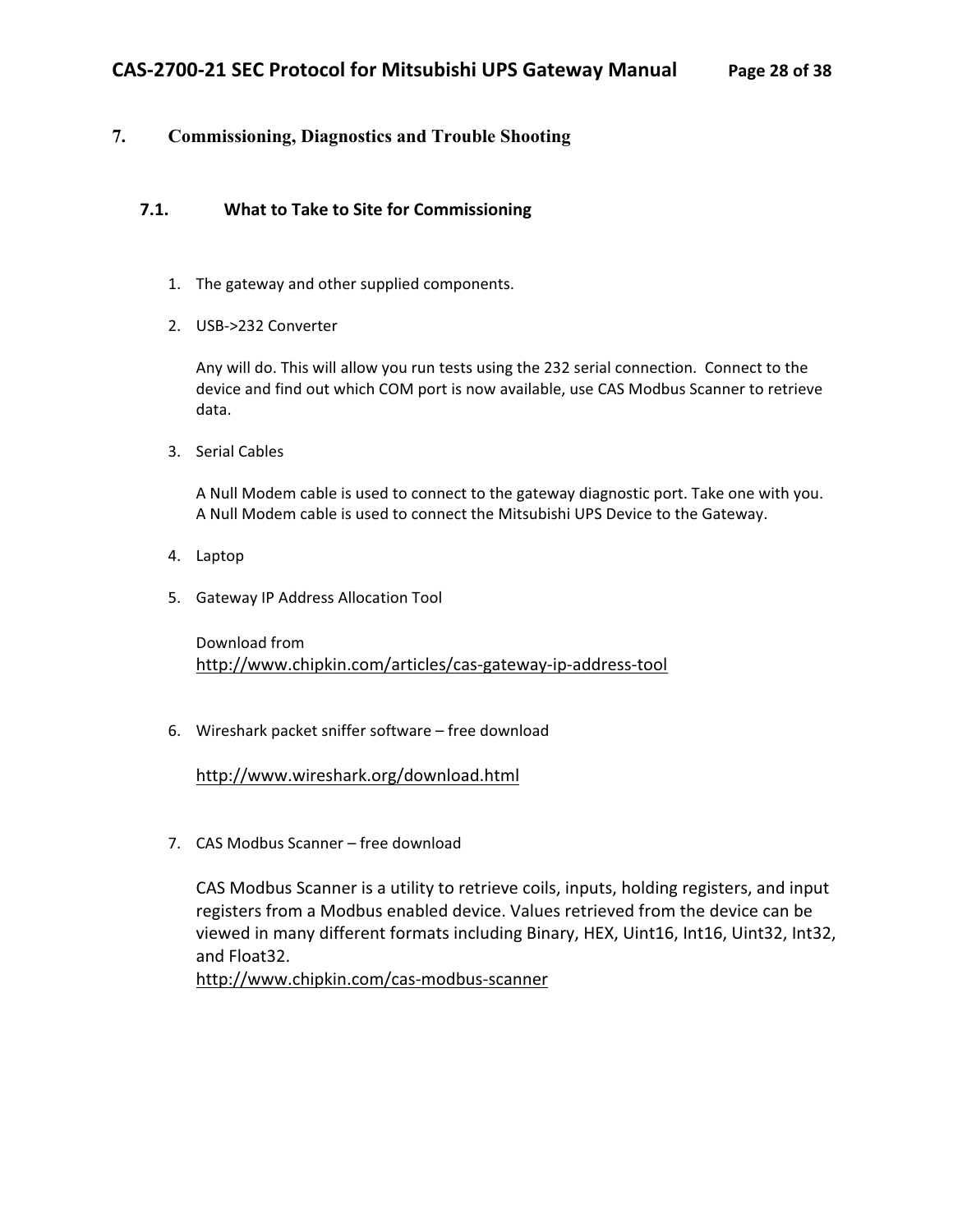8. Serial Mini Tester



9. DB9 and DB25 male and female connector make-up kits (Solder free)

Always useful but not required if you have tested your cable prior to attending the site.

10. Rx / TX cross over.

Always useful but not required if you have tested your cable prior to attending the site.

It is useful to be able to swap the conductors connected to pins 2 and 3. Take a module with you. It is easier than changing the wires.

For example, the Ziotek Null Modem Adapter DB25

http://www.cyberguys.com/product details/?productid=751&rtn=750&core\_cross=SEARCH\_DETAIL\_SIMILAR#page=page  $-1$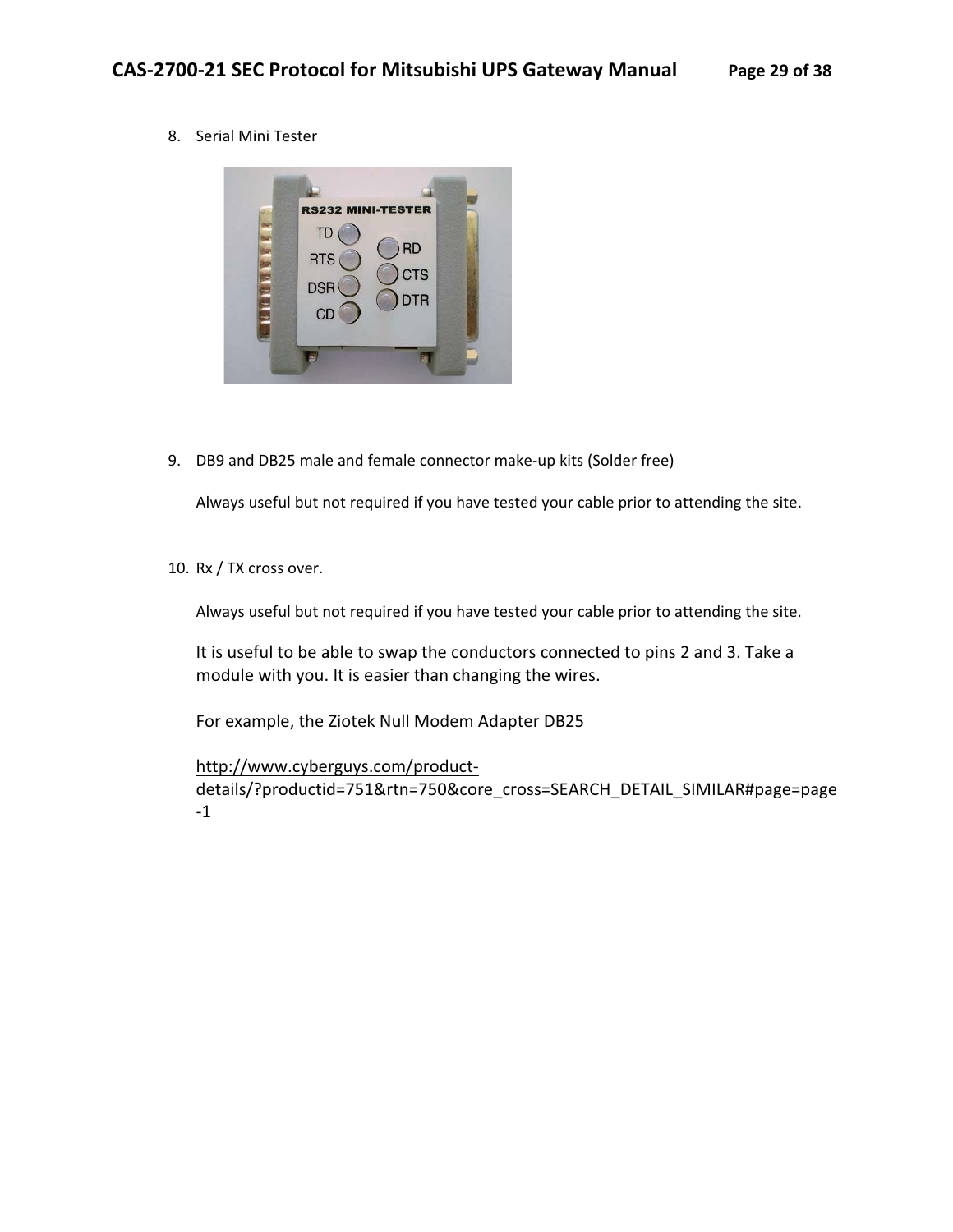

11. Gender Benders

Always useful but not required if you have tested your cable prior to attending the site.



- 12. Ethernet Patch cables
- 13. Hub-

Used as a last resort if there are problems on Modbus or BACnet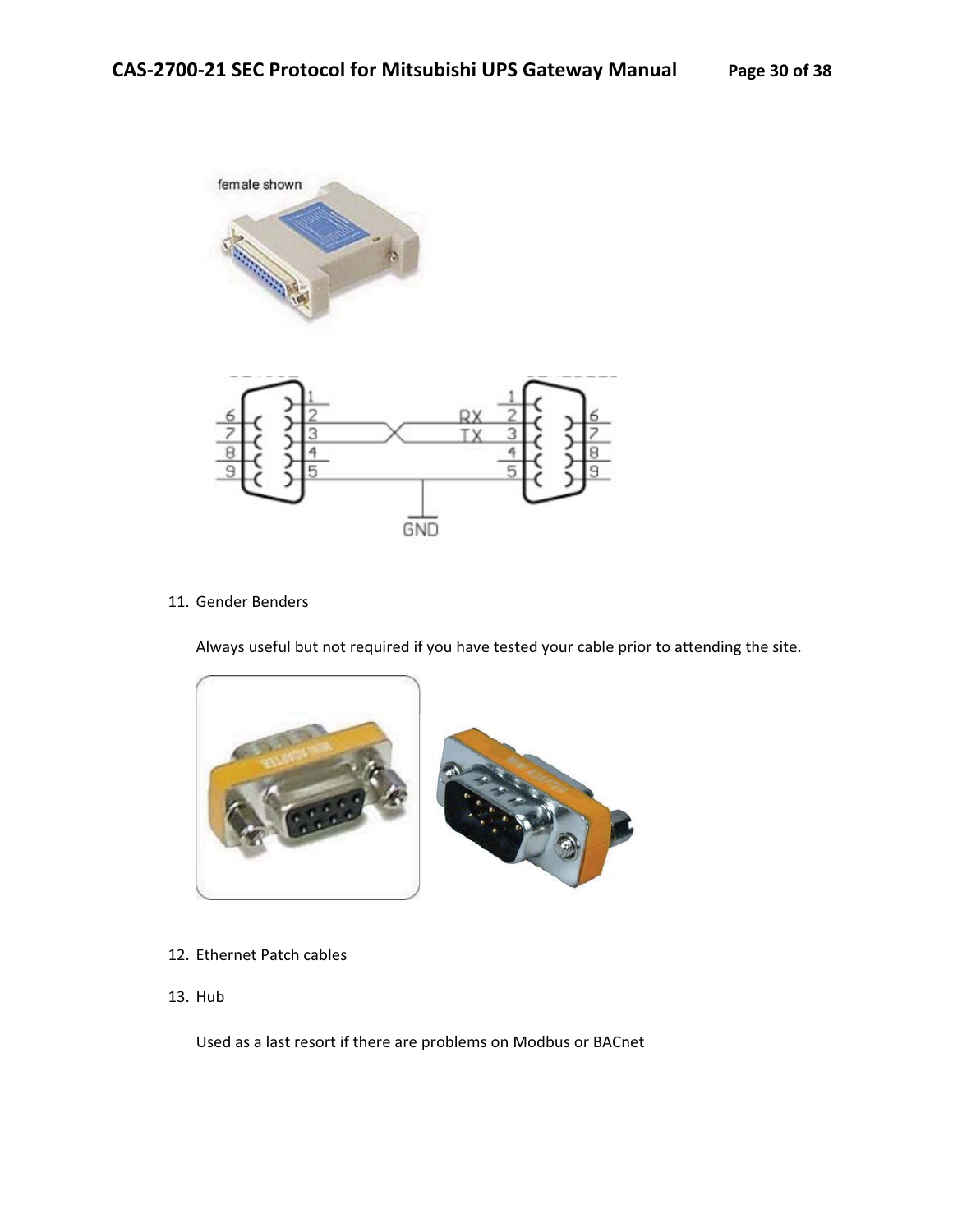A hub is not a switch. A hub can be used for trouble-shooting whereas only a 'supervised' switch can. Most switches are not supervised.

http://www.chipkin.com/articles/hubs-vs-switches-using-wireshark-to-sniff-networkpackets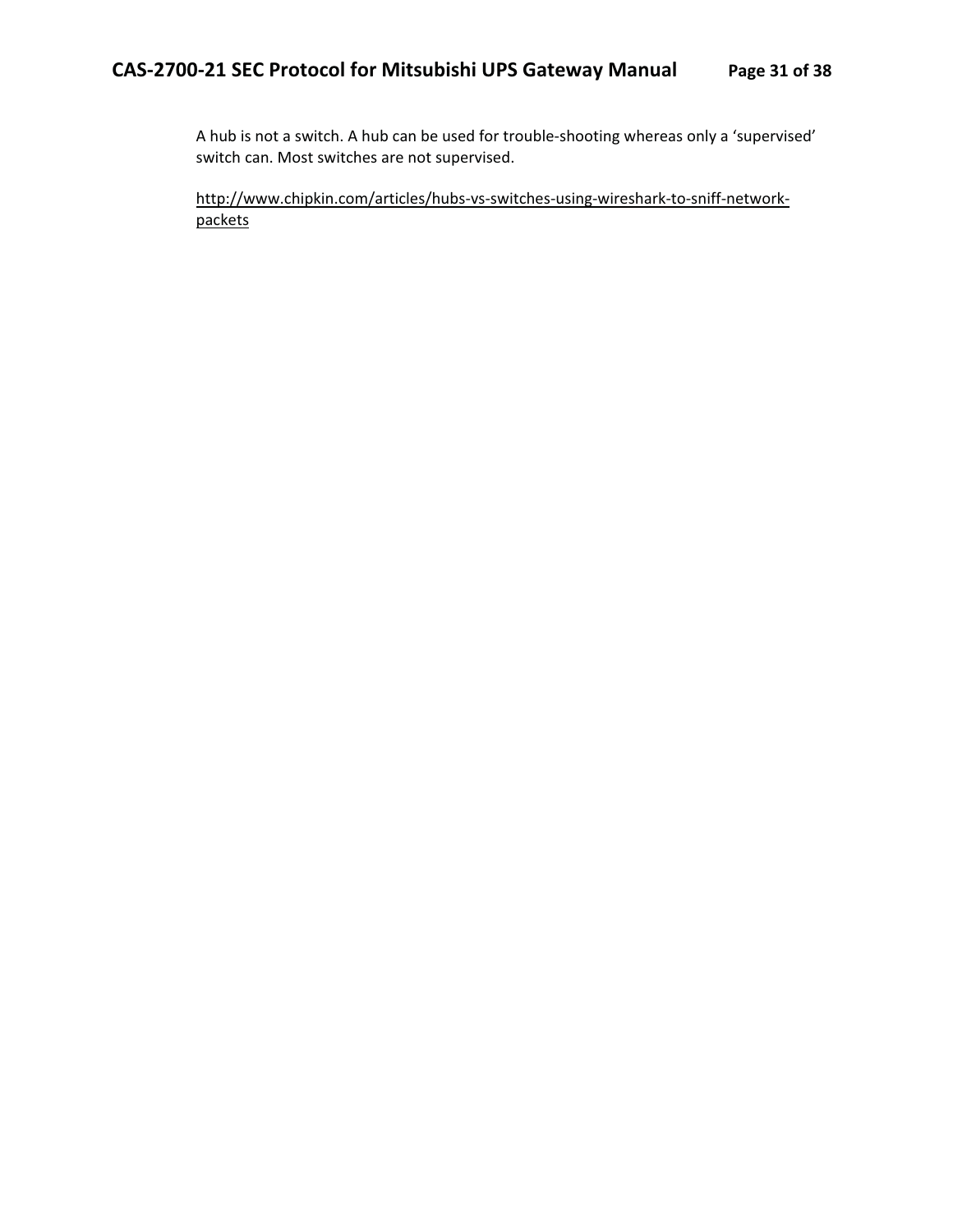#### **7.2.** Gateway Status

Browse to http://192.168.1.113/status and you will be the values of data, data age and data quality information.

The "data age" is now long it has been in seconds since the data was last updated. This value should be less then ~10 as it only takes 1-2 sec to poll every point on the Mitsubishi UPS device. The status is based off the data age, when the data age reaches [Mitsubishi UPS data timeout] {default: 120 sec} the status will change to "BAD" and be highlighted in red.

You must manually refresh this page to get the updated values.

### **7.3.** Gateway Diagnostics

Power Led: Green Solid = Normal Condition.

RJ45 LED: Green to show link.

#### 7.4. Debug log.

The debug messages are sent on UDP port 65534 to the broadcast IP address: {255.255.255.255} as plain ASCII text. You can use "logview4net" tool to view and recorded the debug messages as they are sent from the device.

#### Logview4net

Free and open source tool built to viewing and monitoring logs. It works with many different file formats and protocols including UDP. This tool can be download for "free" from the publishers website http://logview4net.com/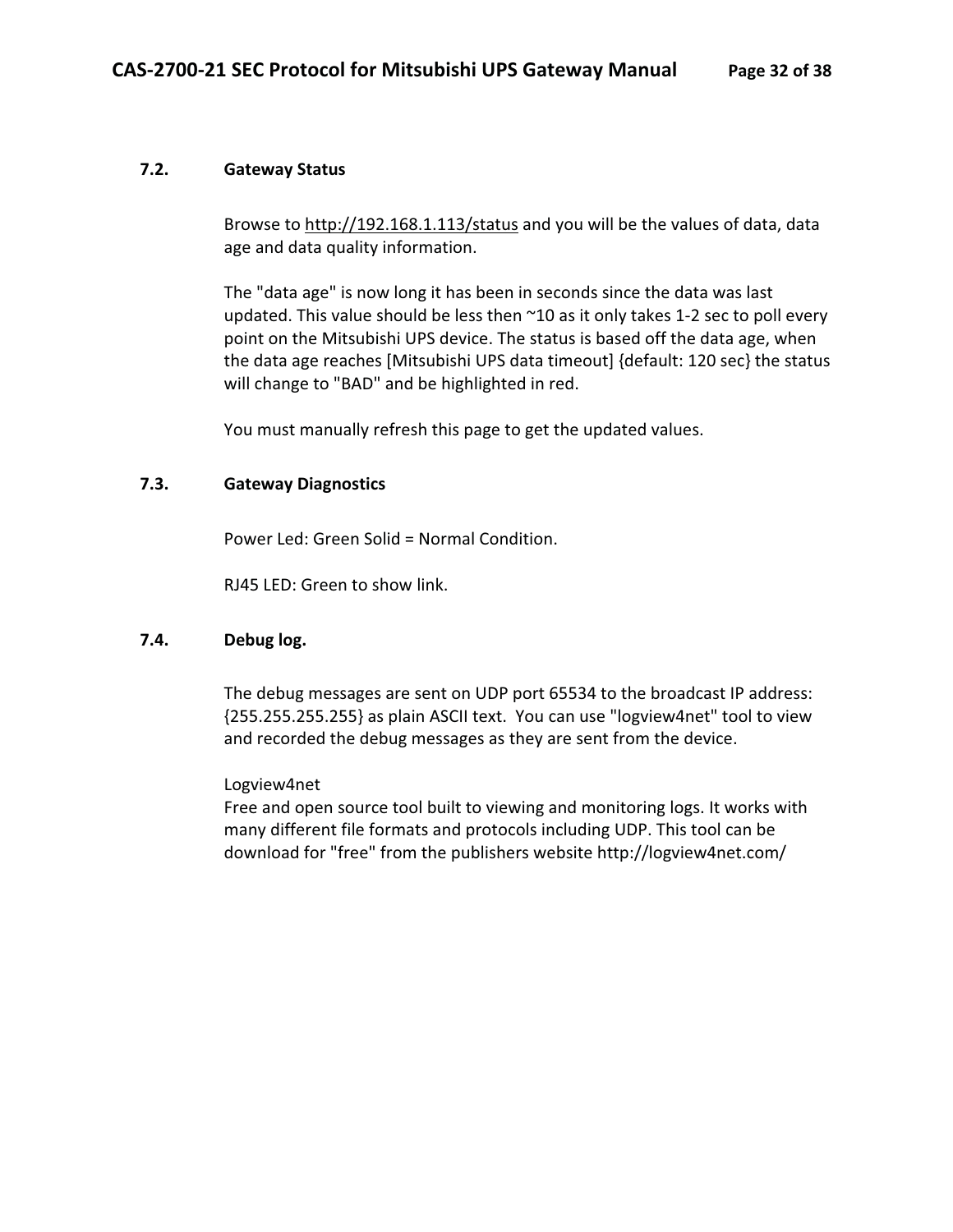

| <b>Now Session Communicate Communication Communication Communication Communication Communication Communication Communication Communication Communication Communication Communication Communication Com</b> |  |         |    |                                  | <b>BX</b> |
|------------------------------------------------------------------------------------------------------------------------------------------------------------------------------------------------------------|--|---------|----|----------------------------------|-----------|
| - 192.168.1.152 [29] [MitsubishiUPS] Debug(20): Task (6) Timeout                                                                                                                                           |  |         |    |                                  |           |
| - 192.168.1.152 [29] [MitsubishiUPS] Debug(20): Doing task (2) 'Input'                                                                                                                                     |  |         |    |                                  |           |
| - 192.168.1.152 [30] [MitsubishiUPS] Debug(20): Task (2) took a total of [678.3]ms, response=[3]                                                                                                           |  |         |    |                                  |           |
| - 192.168.1.152 [30] [MitsubishiUPS] Debug(20): Task (2) Timeout                                                                                                                                           |  |         |    |                                  |           |
| - 192.168.1.152 [30] [MitsubishiUPS] Debug (2)                                                                                                                                                             |  |         |    |                                  |           |
| - 192.168.1.152 [31] [MitsubishiUPS] Debug(2)                                                                                                                                                              |  | Timeout |    | of $[678.1]$ ms, response= $[3]$ |           |
| - 192.168.1.152 [31] [MitsubishiUPS] Debug (2                                                                                                                                                              |  |         |    |                                  |           |
| - 192.168.1.152 [31] [MitsubishiUPS] Debug (2                                                                                                                                                              |  |         |    |                                  |           |
| - 192.168.1.152 [32] [MitsubishiUPS] Debug(2)<br>$-192.169.127$                                                                                                                                            |  |         |    | of $[678.1]$ ms, response= $[3]$ |           |
|                                                                                                                                                                                                            |  |         | νı |                                  |           |
| $-192.168.1.152$ [36] [Mitsuprame]<br>- 192.168.1.152 [37] [MitsubishiUPS] Debug(2)                                                                                                                        |  |         |    | of $[778.1]$ ms, response= $[3]$ |           |
| $-192.168.1.152$ [37] [MitsubishiUPS] Debug(20, , 11,                                                                                                                                                      |  |         |    |                                  |           |
| - 192.168.1.152 [37] [Http] Request{24}=[bin/history/xml/?act=current]                                                                                                                                     |  |         |    |                                  |           |
| - 192.168.1.152 [37] [MitsubishiUPS] Debug(20): Doing task (4) 'Bypass'                                                                                                                                    |  |         |    |                                  |           |
| - 192.168.1.152 [38] [MitsubishiUPS] Debug(20): Task (4) took a total of [478.1]ms, response=[3]                                                                                                           |  |         |    |                                  |           |
| - 192.168.1.152 [38] [MitsubishiUPS] Debug(20): Task (4) Timeout                                                                                                                                           |  |         |    |                                  |           |
| - 192.168.1.152 [38] [MitsubishiUPS] Debug(20): Doing task (6) 'Nominal'                                                                                                                                   |  |         |    |                                  |           |
| - 192.168.1.152 [39] [MitsubishiUPS] Debug(20): Task (6) took a total of [678.0]ms, response=[3]                                                                                                           |  |         |    |                                  |           |
| - 192.168.1.152 [39] [MitsubishiUPS] Debug(20): Task (6) Timeout                                                                                                                                           |  |         |    |                                  |           |
| - 192.168.1.152 [39] [MitsubishiUPS] Debug(20): Doing task (2) 'Input'                                                                                                                                     |  |         |    |                                  |           |
| - 192.168.1.152 [40] [MitsubishiUPS] Debug(20): Task (2) took a total of [678.1]ms, response=[3]                                                                                                           |  |         |    |                                  |           |
| - 192.168.1.152 [40] [MitsubishiUPS] Debug(20): Task (2) Timeout                                                                                                                                           |  |         |    |                                  |           |
| - 192.168.1.152 [40] [MitsubishiUPS] Debug(20): Doing task (3) 'Output'                                                                                                                                    |  |         |    |                                  |           |
| - 192.168.1.152 [41] [MitsubishiUPS] Debug(20): Task (3) took a total of [678.1]ms, response=[3]                                                                                                           |  |         |    |                                  |           |
| - 192.168.1.152 [41] [MitsubishiUPS] Debug(20): Task (3) Timeout                                                                                                                                           |  |         |    |                                  |           |
| - 192.168.1.152 [41] [MitsubishiUPS] Debug(20): Doing task (5) 'Alarm'                                                                                                                                     |  |         |    |                                  |           |
| - 192.168.1.152 [42] [MitsubishiUPS] Debug(20): Task (5) took a total of [678.1]ms, response=[3]                                                                                                           |  |         |    |                                  |           |
| - 192.168.1.152 [42] [MitsubishiUPS] Debug(20): Task (5) Timeout                                                                                                                                           |  |         |    |                                  |           |

Abnormal operation. No communication with device. Perform Mitsubishi UPS Connection Diagnostics.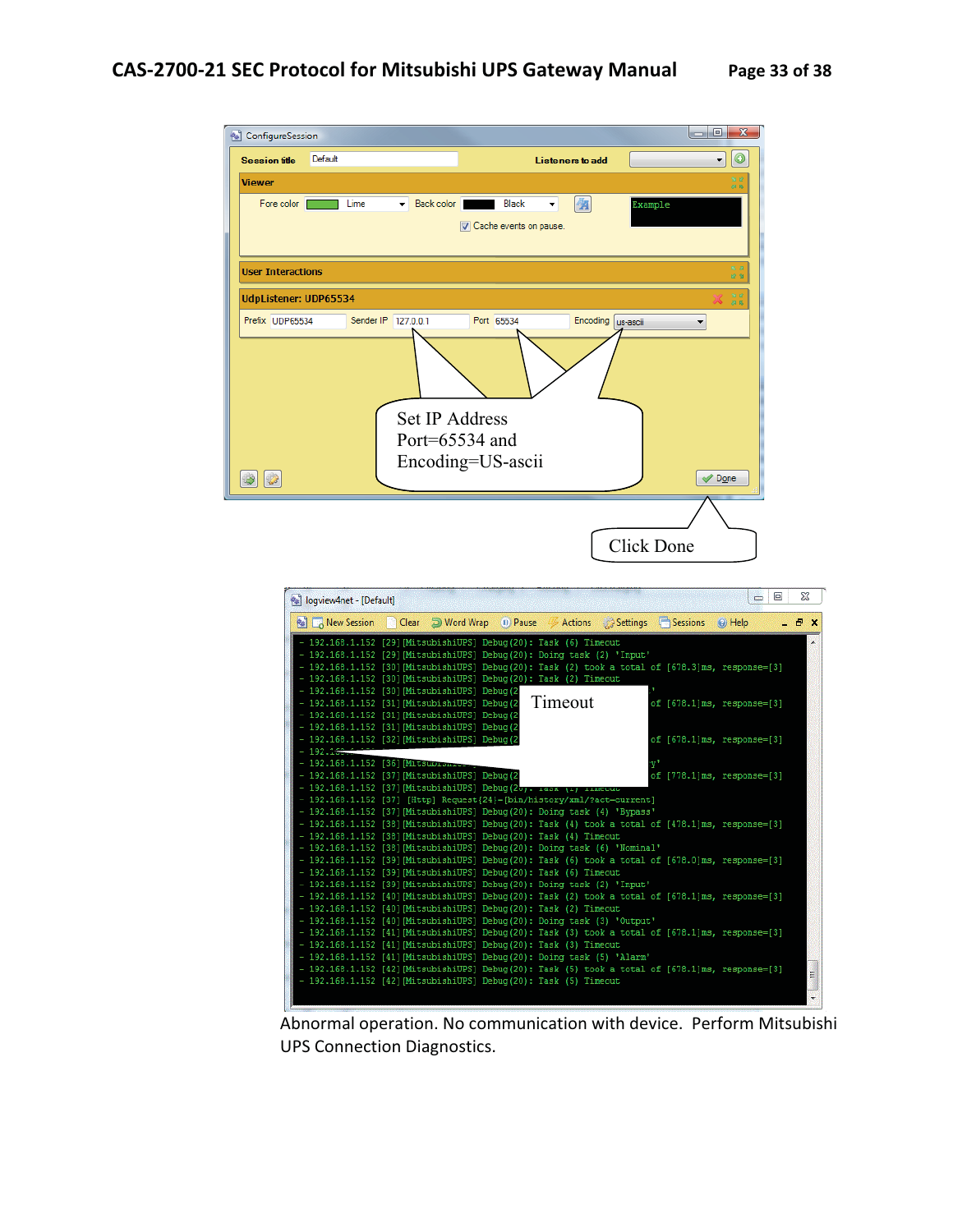| Rel loqview4net - [Default] |                                                    | $\Box$<br>$\overline{a}$                                                                                                                                                        | χ |
|-----------------------------|----------------------------------------------------|---------------------------------------------------------------------------------------------------------------------------------------------------------------------------------|---|
| <b>Real A</b> New Session   |                                                    | <b>Clear</b> D Word Wrap 10 Pause & Actions & Settings T Sessions (2) Help<br>- 8 x                                                                                             |   |
|                             |                                                    | - 192.168.1.152 [3891] [MitsubishiUPS] Debug(20): Doing task (6) 'Nominal'                                                                                                      |   |
|                             |                                                    | - 192.168.1.152 [3891] [MitsubishiUPS] Debug(20): Task (6) took a total of [368.8]ms, response=[1]                                                                              |   |
|                             |                                                    | - 192.168.1.152 [3892] [MitsubishiUPS] Debug (20): Doing task (2) 'Input'                                                                                                       |   |
|                             | - 192.168.1.152 [3892] [MitsubishiUPS] Debug(20):  |                                                                                                                                                                                 |   |
|                             | - 192.168.1.152 [3893] [MitsubishiUPS] Debug(20):  | <b>Operating Normally</b>                                                                                                                                                       |   |
|                             | - 192.168.1.152 [3893] [MitsubishiUPS] Debug(20):  |                                                                                                                                                                                 |   |
|                             | - 192.168.1.152 [3894] [MitsubishiUPS] Debug (20): |                                                                                                                                                                                 |   |
|                             | - 192.168.1.152 [3894] [MitsubishiUPS] Debug(20):  | Occasional timeout                                                                                                                                                              |   |
|                             | - 192.168.1.152 [3897][MitsubishiUPS] Debug(20):   |                                                                                                                                                                                 |   |
| $-192.168.1.152$ [3897]     |                                                    | messages should be                                                                                                                                                              |   |
|                             | - 192.168.1.152 [3900] [Mitsubishiur.              |                                                                                                                                                                                 |   |
|                             | - 192.168.1.152 [3900] [MitsubishiUPS] Debug(20).  | tolerated.                                                                                                                                                                      |   |
|                             | - 192.168.1.152 [3901] [MitsubishiUPS] Debug(20):  |                                                                                                                                                                                 |   |
|                             |                                                    | - 192.168.1.152 [3901] [MitsubishiUPS] Debug(20): Idsx (0) toox d total of joes.ojms, response=[1]                                                                              |   |
|                             |                                                    | - 192.168.1.152 [3902] [MitsubishiUPS] Debug(20): Doing task (2) 'Input'                                                                                                        |   |
|                             |                                                    | - 192.168.1.152 [3902] [MitsubishiUPS] Debug(20): Task (2) took a total of [382.8]ms, response=[1]                                                                              |   |
|                             |                                                    | - 192.168.1.152 [3903] [MitsubishiUPS] Debug(20): Doing task (3) 'Output'                                                                                                       |   |
|                             |                                                    | - 192.168.1.152 [3903] [MitsubishiUPS] Debug(20): Task (3) took a total of [411.9]ms, response=[1]                                                                              |   |
|                             |                                                    | - 192.168.1.152 [3904] [MitsubishiUPS] Debug(20): Doing task (5) 'Alarm'                                                                                                        |   |
|                             |                                                    | - 192.168.1.152 [3904] [MitsubishiUPS] Debug(20): Task (5) took a total of [420.9]ms, response=[1]                                                                              |   |
|                             |                                                    | - 192.168.1.152 [3907] [MitsubishiUPS] Debug(20): Doing task (1) 'Battery'                                                                                                      |   |
|                             |                                                    | - 192.168.1.152 [3907] [MitsubishiUPS] Debug(20): Task (1) took a total of [261.4]ms, response=[1]                                                                              |   |
|                             |                                                    | - 192.168.1.152 [3910] [MitsubishiUPS] Debug(20): Doing task (4) 'Bypass'                                                                                                       |   |
|                             |                                                    | $-192.168.1.152$ [3910] [MitsubishiUPS] Debug(20): Task (4) took a total of [301.7]ms, response=[1]                                                                             |   |
|                             |                                                    | - 192.168.1.152 [3911] [MitsubishiUPS] Debug(20): Doing task (6) 'Nominal'                                                                                                      |   |
|                             |                                                    | $-192.168.1.152$ [3911] [MitsubishiUPS] Debug(20): Task (6) took a total of [372.0]ms, response=[1]                                                                             |   |
|                             |                                                    | - 192.168.1.152 [3912] [MitsubishiUPS] Debug(20): Doing task (2) 'Input'                                                                                                        |   |
|                             |                                                    | - 192.168.1.152 [3912] [MitsubishiUPS] Debug(20): Task (2) took a total of [381.2]ms, response=[1]<br>- 192.168.1.152 [3913] [MitsubishiUPS] Debug(20): Doing task (3) 'Output' |   |
|                             |                                                    |                                                                                                                                                                                 |   |
|                             |                                                    |                                                                                                                                                                                 |   |

Normal Operation.

#### **7.5.** Mitsubishi UPS Connection

Use a mini tester to check the serial ports.

Connect the cable to the Mitsubishi UPS device only - RD should be green. If it isn't this means the cable to the Mitsubishi UPS device is wrong or the port isn't working.

Connect the cable to the gateway only  $-$  TD should be green. If it isn't this means the cable to the gateway is wrong or the port isn't working.



During normal operation RD will flicker green/red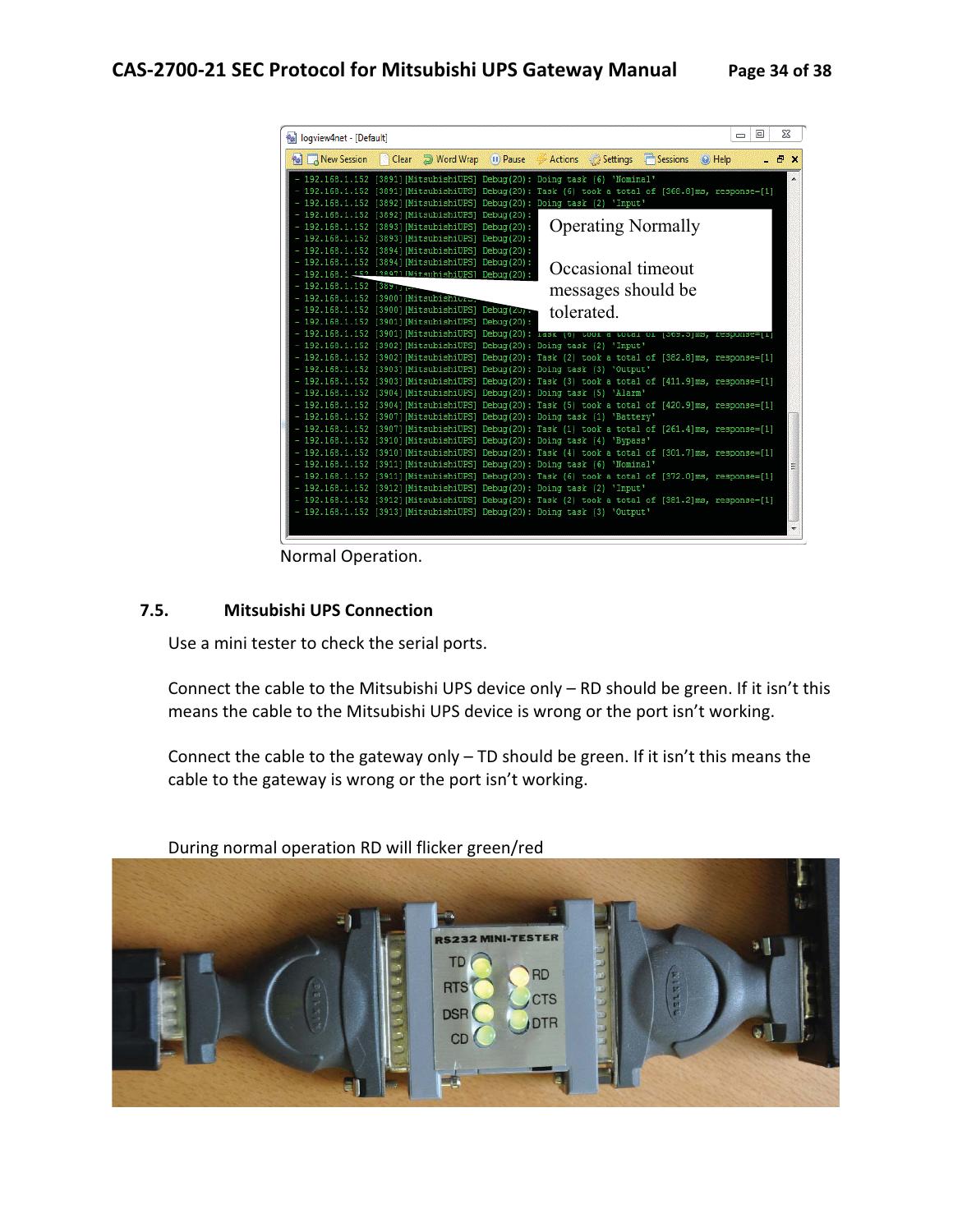### **7.6.** Another Method for Changing the IP Address - DHCP

This device supports DHCP and DHCP is enabled. When shipped the device  $IP = 192.168.1.x$ Mask = 255.255.255.0 Gateway = 192.168.1.1

If you simply want to change the IP address then use the simpler method provided in section 3.7 Change Configuration Settings.

A tool is provided to change the IP address of the gateway. The tool can be downloaded from:

http://www.chipkin.com/articles/cas-gateway-ip-address-tool

When you start this tool it discovers gateways and list them in the right had side 'Select a Unit' area. If the area is blank then click the 'Search Again' button. If it remains blank check that the Ethernet connection is made - is there a green link LED on the RJ45 and on the hub/switch you are connected to.

| $0$ , $0$ , $0$ , $0$<br>Network Mask<br>$Set -$<br>GateWay<br>0<br>$\ddot{\phantom{0}}$ .<br>$\sim$ 0<br>$\sim 0$<br><b>DNS</b><br>$0$ , $0$ , $0$ , $0$<br>m<br>∢<br>Baudrate 115200<br>$\overline{\phantom{a}}$ | <b>NDK Settings</b><br>IP. | 0 | $504 -$ | 0.0.00 |  |  | Select a Unit<br> |  | E SB700EX [00-03-F4-04-7D-8F] DHCP'd at 192.168.1. |  |
|--------------------------------------------------------------------------------------------------------------------------------------------------------------------------------------------------------------------|----------------------------|---|---------|--------|--|--|-------------------|--|----------------------------------------------------|--|
|                                                                                                                                                                                                                    |                            |   |         |        |  |  |                   |  |                                                    |  |
|                                                                                                                                                                                                                    |                            |   |         |        |  |  |                   |  |                                                    |  |
|                                                                                                                                                                                                                    |                            |   |         |        |  |  |                   |  |                                                    |  |
| Search Again                                                                                                                                                                                                       |                            |   |         |        |  |  |                   |  |                                                    |  |

To change the IP address complete the Fields and click the 'Set' button.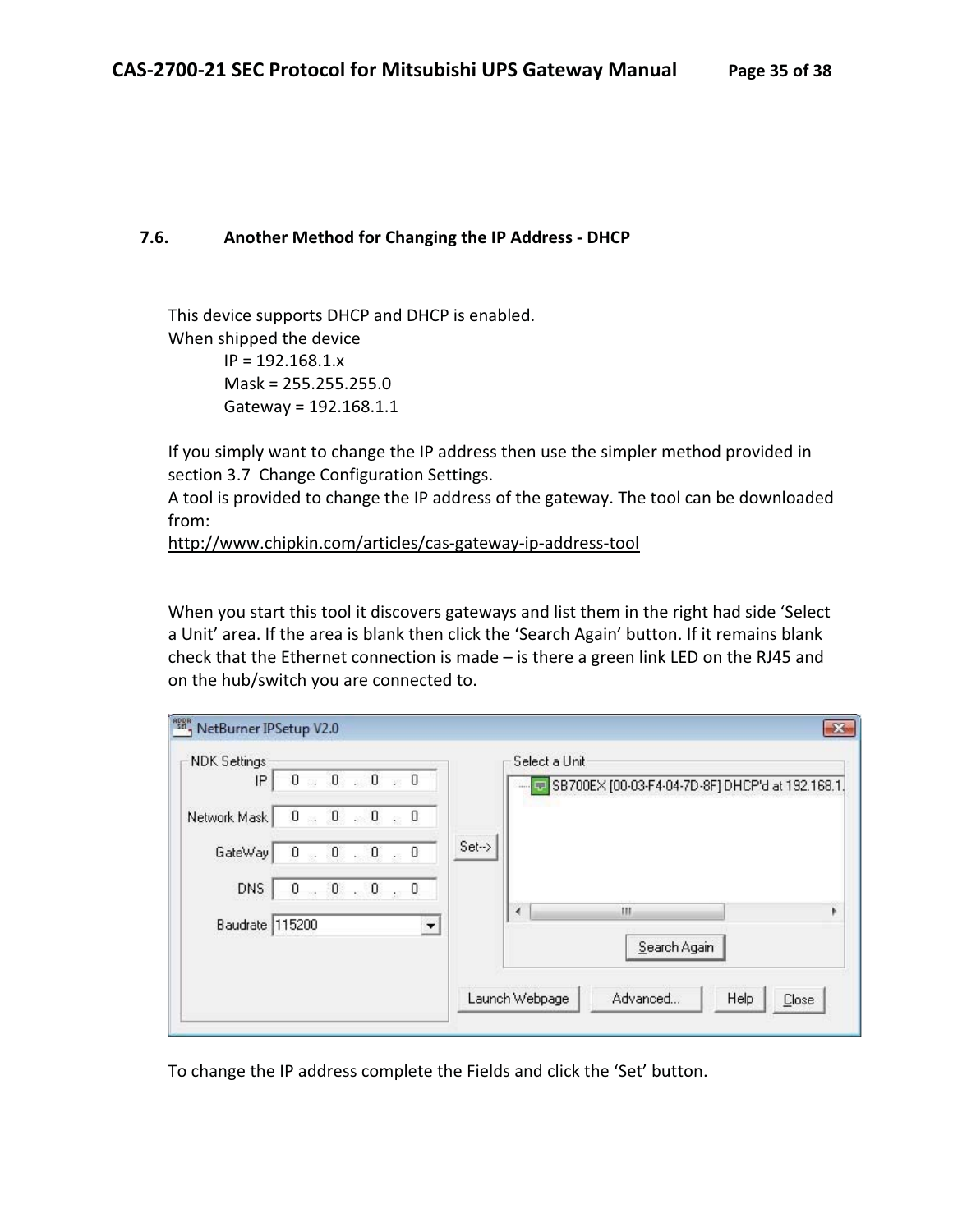### **7.7.** Discovering the Gateway

Use the tool provided to change the IP address to discover the gateway and learn what its pre-allocated IP address is. See section 7.6 Another Method for Changing the IP **Address** 

#### **7.8.** Downloading New Firmware

If you are sent new firmware you will be provided with specific instructions. These are generic - i.e. folder and file names may be different.

A tool is provided. It can be downloaded from http://www.chipkin.com/articles/cas-gateway-firmware-download-tool

| $3100$ . The first contribution of the second contribution of $300$ . The second contribution of $300$ and $300$ and $300$ and $300$ and $300$ and $300$ and $300$ and $300$ and $300$ and $300$ and $300$ and $300$ and $300$<br>AutoUpdate V2.0 |                                                                         |   |        |            |                         |  |
|---------------------------------------------------------------------------------------------------------------------------------------------------------------------------------------------------------------------------------------------------|-------------------------------------------------------------------------|---|--------|------------|-------------------------|--|
| IP address:                                                                                                                                                                                                                                       | 192<br>168<br>S.                                                        | ÷ |        | 104        | Find                    |  |
| FileName:                                                                                                                                                                                                                                         | C:\temp\HobartSB700EX_APP.s19                                           |   |        |            | Bry wse                 |  |
| $\triangledown$ Reboot \then complete                                                                                                                                                                                                             |                                                                         |   | Update |            | smiss                   |  |
| instructions.                                                                                                                                                                                                                                     | File name and path may<br>change. You will be<br>provided with specific |   |        | (discover) | Click to find a gateway |  |

Screen Shot from the Firmware update tool.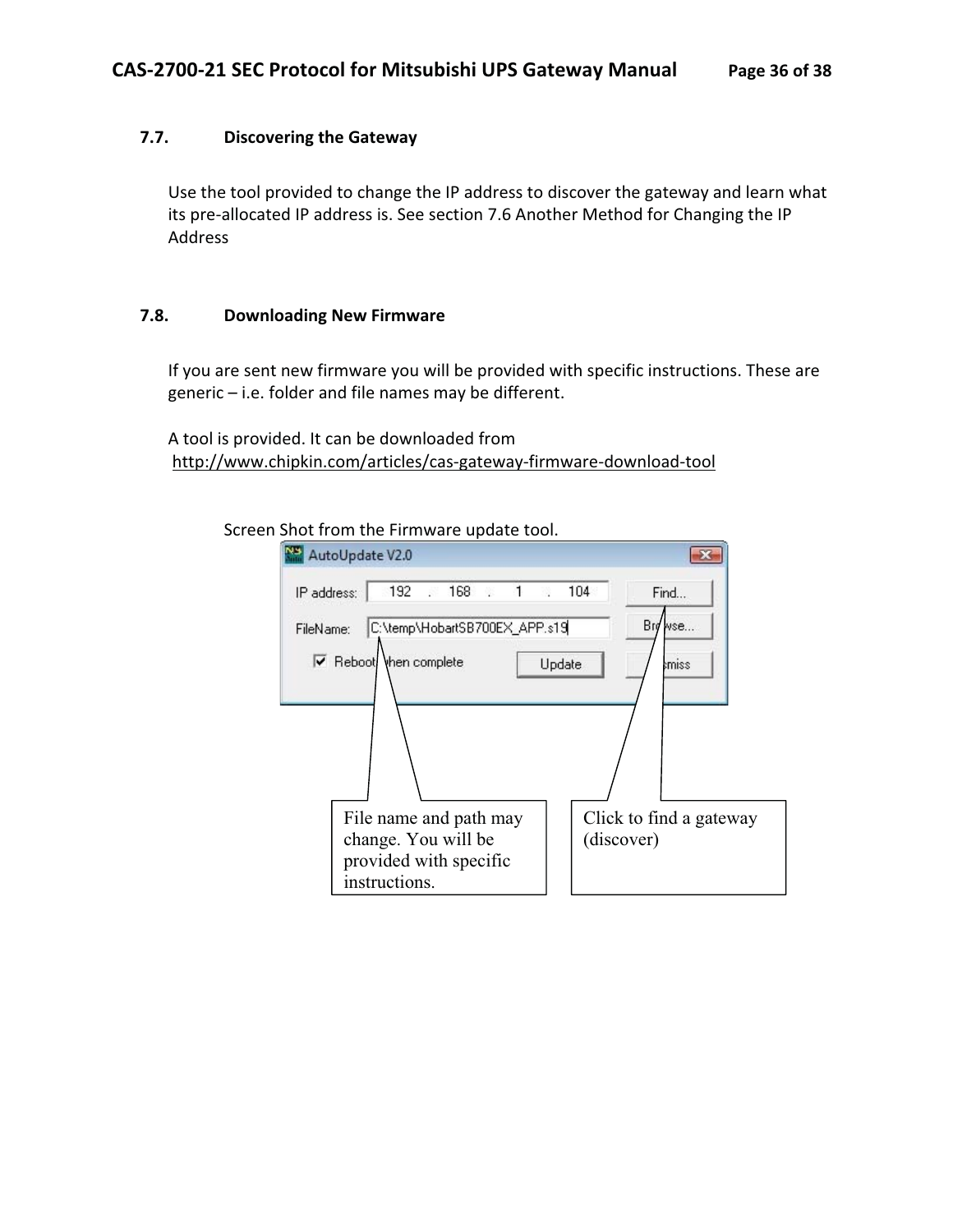# **8. Specifications**

- **UL and ULc approved**
- 10/100BaseT with RJ-45 connector
- 1x RS232 Port
- 1x RS485 Port (Different Models have additional ports)
- 2MBytes flash memory, 8MBytes of SDRAM
- Power: 5-24VDC
- Operating Temperature: 0 to 70 C
- Dimensions:  $4.2$ " x  $3.25$ " x  $1$ "
- LEDs: Link, Speed/Data, Power